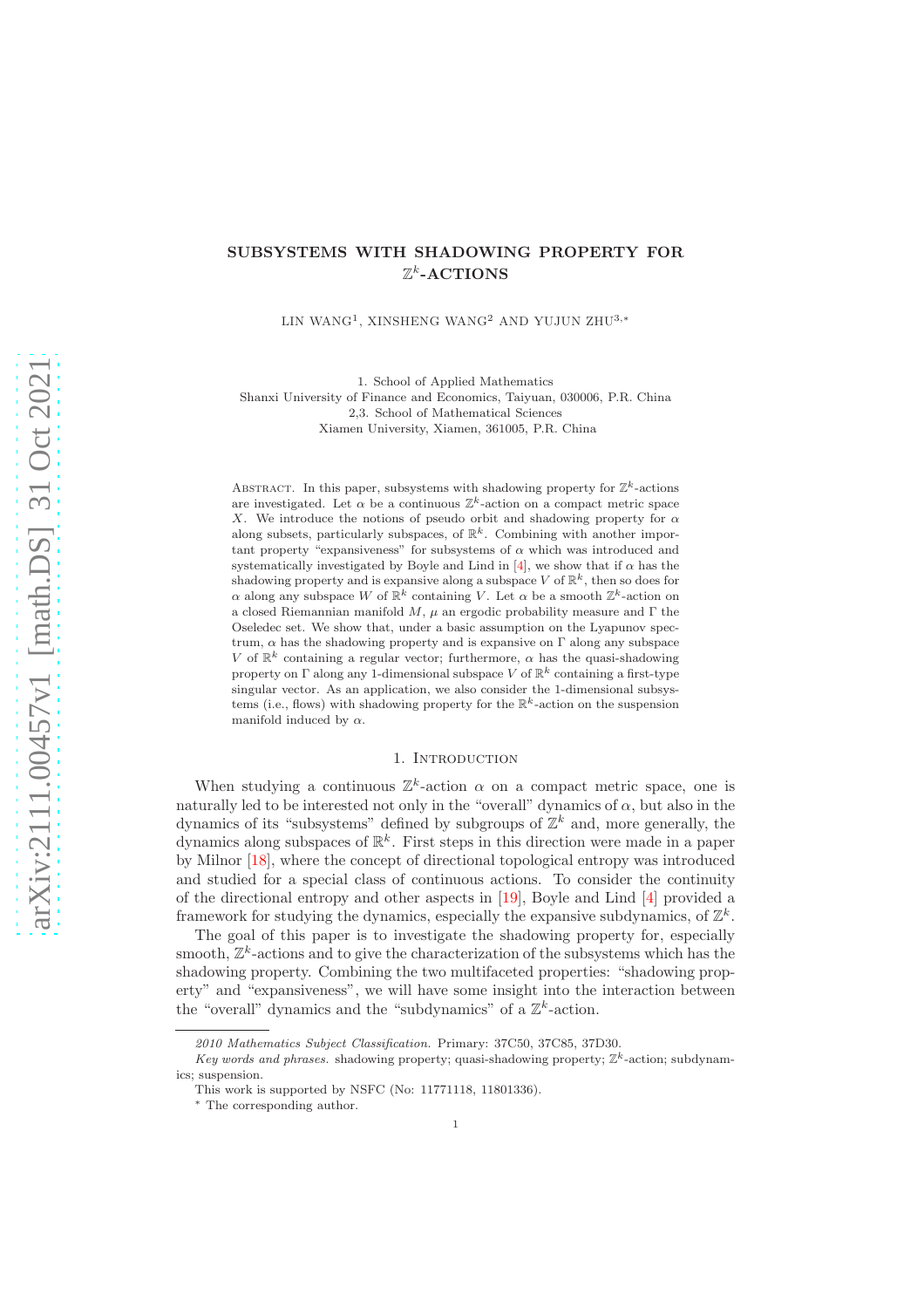It it well known that the property of shadowing describes the behavior of approximate trajectories (i.e., pseudo orbits) of a dynamical system. We say that a system has the shadowing property if there exists a real trajectory staying uniformly close to any approximate trajectory. The shadowing property was first established by Anosov [\[1\]](#page-23-3) and Bowen [\[3\]](#page-23-4) for smooth systems on the hyperbolic sets, and now the shadowing theory has been developing on the powerful basis of the stability theory. For the development of the shadowing theory, please refer to the books [\[23\]](#page-24-0), [\[21\]](#page-23-5) and [\[25\]](#page-24-1).

For all we know, the shadowing theory for actions of groups more general than  $\mathbb Z$ was firstly considered by Pilyugin and Tikhomirov [\[26\]](#page-24-2). One of their main results is that if there exists a 1-dimensional subgroup of  $\mathbb{Z}^k$  which has the shadowing property and is expansive, then so does for the "overall" action of  $\mathbb{Z}^k$ . Moreover, they also gave the conditions of the shadowing property for a classical linear  $\mathbb{Z}^k$ action  $\alpha$  on  $\mathbb{C}^m$  generated by pairwise commuting matrices. We can see further study of the shadowing theory for group actions from [\[15\]](#page-23-6), [\[16\]](#page-23-7), [\[20\]](#page-23-8), [\[24\]](#page-24-3), etc.

As we mentioned above, our aim is to investigate the shadowing property for the subsystems of a  $\mathbb{Z}^k$ -action  $\alpha$ . Here, by the term "subsystem" we mean not only the action of a subgroup of  $\mathbb{Z}^k$  but also the restriction of  $\alpha$  to a subspace, even a subset, of  $\mathbb{R}^k$ . Since a subset F of  $\mathbb{R}^k$  may be "invisible" within  $\mathbb{Z}^k$ , we will use the technique of thickening  $F$  by a positive number  $t$ . This treatment is inspired by the work of Boyle and Lind [\[4\]](#page-23-0) in which the expansiveness and continuity of entropy for subsystems of  $\mathbb{Z}^k$ -actions were systematically investigated. We will investigate the shadowing property of  $\alpha$  along a subspace V of  $\mathbb{R}^k$  inductively. We emphasize here that in order to study the shadowing property for a subsystem  $V$  of  $\alpha$ , we must combine the expansivity and the shadowing property for certain carefully selected subsystems of  $V^t$  for some t together in the process of induction.

In Section 2, we will state some basic facts about expansive subdynamics from [\[4\]](#page-23-0), introduce the definitions of pseudo orbit, shadowing property and topologically Anosov of subsystems for a continuous  $\mathbb{Z}^k$ -action  $\alpha$  on a compact metric space  $(X, d)$ , and give some basic properties about them (Proposition [2.2,](#page-4-0) Proposition [2.4](#page-5-0) and Proposition [2.7\)](#page-6-0). Particularly, we show in Proposition [2.7](#page-6-0) that if  $\alpha$  has the shadowing property and is expansive along a subspace V of  $\mathbb{R}^k$ , then so does for  $\alpha$  along any subspace W of  $\mathbb{R}^k$  containing V. It is a generalization of Theorem 1 of [\[26\]](#page-24-2) to a broad case. The idea in the proof of this proposition is quite useful for our further discussion. In Section 3, we consider the shadowing property of the subsystems for several classical  $\mathbb{Z}^k$ -action, such as symbolic systems and the "linear" systems on torus.

Section 4 is devoted to our main results on shadowing property for smooth  $\mathbb{Z}^k$ actions. Let  $M$  be an m-dimensional closed Riemannian manifold. We denote by  $\langle\!\langle \cdot, \cdot \rangle\!\rangle$ ,  $\|\cdot\|$  and  $d(\cdot, \cdot)$  the inner product, the norm on the tangent spaces and the metric on M induced by the Riemannian metric, respectively. Let  $\alpha$  be a  $C^r, r \geq 1$ ,  $\mathbb{Z}^k$ -action on M and  $\mu$  an ergodic invariant measure. According to Multiplicative Ergodic Theorem for  $\alpha$  (see [\[7\]](#page-23-9), [\[11\]](#page-23-10) and [\[5\]](#page-23-11) for example) the Lyapunov decompositions for individual elements of  $\alpha$  have a common refinement  $T_{\Gamma}M=\bigoplus_{j=1}^{s}E_j$ , where  $\Gamma$ is the Oseledec set with full  $\mu$ -measure. Let  $\{(\lambda_{i,j}, m_j) : 1 \leq i \leq \check{k}, 1 \leq j \leq s\}$  be the spectrum of  $\alpha$  on  $\Gamma$ , where  $m_j = \dim E_j$  and  $\lambda_{i,j}$  is the Lyapunov exponent of the *i*th generator of  $\alpha$  with respect to  $E_j$  for  $x \in \Gamma$  defined by

<span id="page-1-0"></span>(1.1) 
$$
\lim_{n \to \pm \infty} \frac{1}{n} \log ||Df_i^n(x)v|| = \lambda_{i,j}, \ \ 0 \neq v \in E_j(x).
$$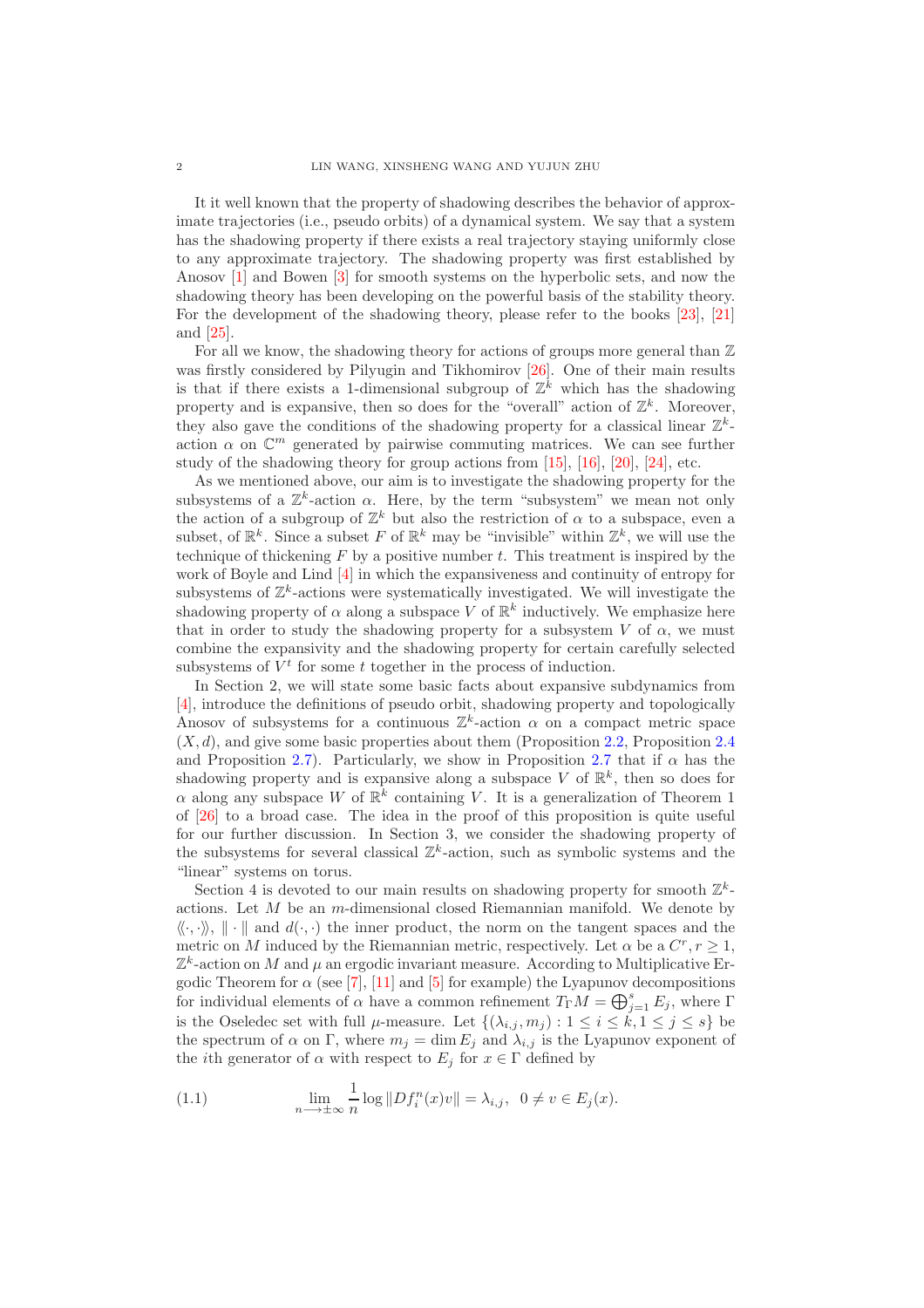When considering the shadowing property in the classical theory of diffeomorphisms, one often require that the system have some hyperbolicity in certain uniform senses (see [\[21\]](#page-23-5), [\[23\]](#page-24-0) and [\[25\]](#page-24-1) for example). So we will consider the shadowing property for  $\alpha$  under the following condition on the uniformity of the convergence in the above limits.

Basic assumption. Let  $\alpha$  be a  $C^r$ ,  $r \geq 1$ ,  $\mathbb{Z}^k$ -action on M and  $\mu$  an  $\alpha$ -ergodic measure. We assume that the limits in  $(1.1)$  are *uniform* in the following sense: for any  $a > 0$ , there exists  $N = N(a) > 0$  such that when  $|n| \ge N$ ,

<span id="page-2-0"></span>(1.2) 
$$
\lambda_{i,j} - a \leq \frac{1}{n} \log \|Df_i^n(x)v\| \leq \lambda_{i,j} + a,
$$

for any v in the unit sphere in  $E_i(x)$ ,  $1 \leq i \leq k, 1 \leq j \leq s, x \in \Gamma$ .

We say a nonzero vector  $v = (v_1, \dots, v_k) \in \mathbb{R}^k$  is regular for  $\alpha$  if  $\sum_{i=1}^k v_i \lambda_{i,j} \neq$ 0 for any  $1 \leq j \leq s$ , otherwise we call it is *singular*. Let  $\mathbf{v} \in \mathbb{R}^k$  be a singular vector, we say it is a first-type singular vector if there exist at least two indexes  $j, j' \in \{1, \cdots, s\}$  such that

(1.3) 
$$
\sum_{i=1}^{k} v_i \lambda_{i,j} = 0 \text{ and } \sum_{i=1}^{k} v_i \lambda_{i,j'} \neq 0.
$$

For  $1 \leq i \leq k$  and  $1 \leq j \leq s$ , let  $\mathbb{G}_i$  be the Grassmann manifold consists of *i*-dimensional subspaces of  $\mathbb{R}^k$  and

<span id="page-2-1"></span> $\mathbb{A}_i(\alpha,\Gamma) = \{V \in \mathbb{G}_i : V \text{ is topologically Anosov on } \Gamma \text{ for } \alpha\}.$ 

The main results of this paper are as follows (one can see the precise definitions and notations in the next sections).

**Theorem A.** Let  $\alpha$  be a  $C^r, r \geq 1, \mathbb{Z}^k$ -action on M and  $\mu$  an  $\alpha$ -ergodic measure which satisfies the basic assumption. Let  $\mathbf{v} = (v_1, \dots, v_k) \in \mathbb{R}^k$ . If  $\mathbf{v}$  is regular, then  $L_v \in \mathbb{A}_1(\alpha, \Gamma)$ . Hence for each  $1 \leq i \leq k$ ,

 $\mathbb{A}_i(\alpha, \Gamma) = \{ V \in \mathbb{G}_i : V \text{ contains a regular vector} \}.$ 

**Theorem B.** Let  $\alpha$  be a  $C^r, r \geq 1, \mathbb{Z}^k$ -action on M and  $\mu$  an  $\alpha$ -ergodic measure which satisfies the basic assumption. Let  $\mathbf{v} = (v_1, \dots, v_k) \in \mathbb{R}^k$ . If  $\mathbf{v}$  is a first-type singular vector, then  $L_{\mathbf{v}}$  has the quasi-shadowing property for  $\alpha$  on  $\Gamma$ .

As an application, we consider, in Section 5, the shadowing property for the  $\mathbb{R}^k$ -action  $\tilde{\alpha}$  (the suspension) on a quotient space of  $\mathbb{R}^k \times M$  induced by  $\alpha$ . In this case, every subsystem of  $\tilde{\alpha}$  along a 1-dimensional subspace V of  $\mathbb{R}^k$  induces a flow.

**Theorem C.** Let  $\alpha$  be a  $C^r, r \geq 1, \mathbb{Z}^k$ -action on M and  $\mu$  an  $\alpha$ -ergodic measure which satisfies the basic assumption, and  $\tilde{\alpha}$  be the suspension of  $\alpha$ . Let  $\mathbf{v} =$  $(v_1, \dots, v_k) \in \mathbb{R}^k$ .

(1) If **v** is regular for  $\alpha$ , then  $\tilde{\alpha}$  has the shadowing property along  $L_{\mathbf{v}}$ .

(2) If **v** is a first-type singular vector for  $\alpha$ , then  $\tilde{\alpha}$  has the quasi-shadowing property along  $L_{\mathbf{v}}$ .

We point out here that it is Pilyugin and Tikhomirov's work [\[26\]](#page-24-2) making us pay attention to this topic and giving us the initial idea. Combining the thickening techniqueof Boyle and Lind  $([4])$  $([4])$  $([4])$  and the method in studying shadowing property, especially quasi-shadowing property([\[9\]](#page-23-12)), we investigate the shadowing properties for subsystems of  $\mathbb{Z}^k$ -actions.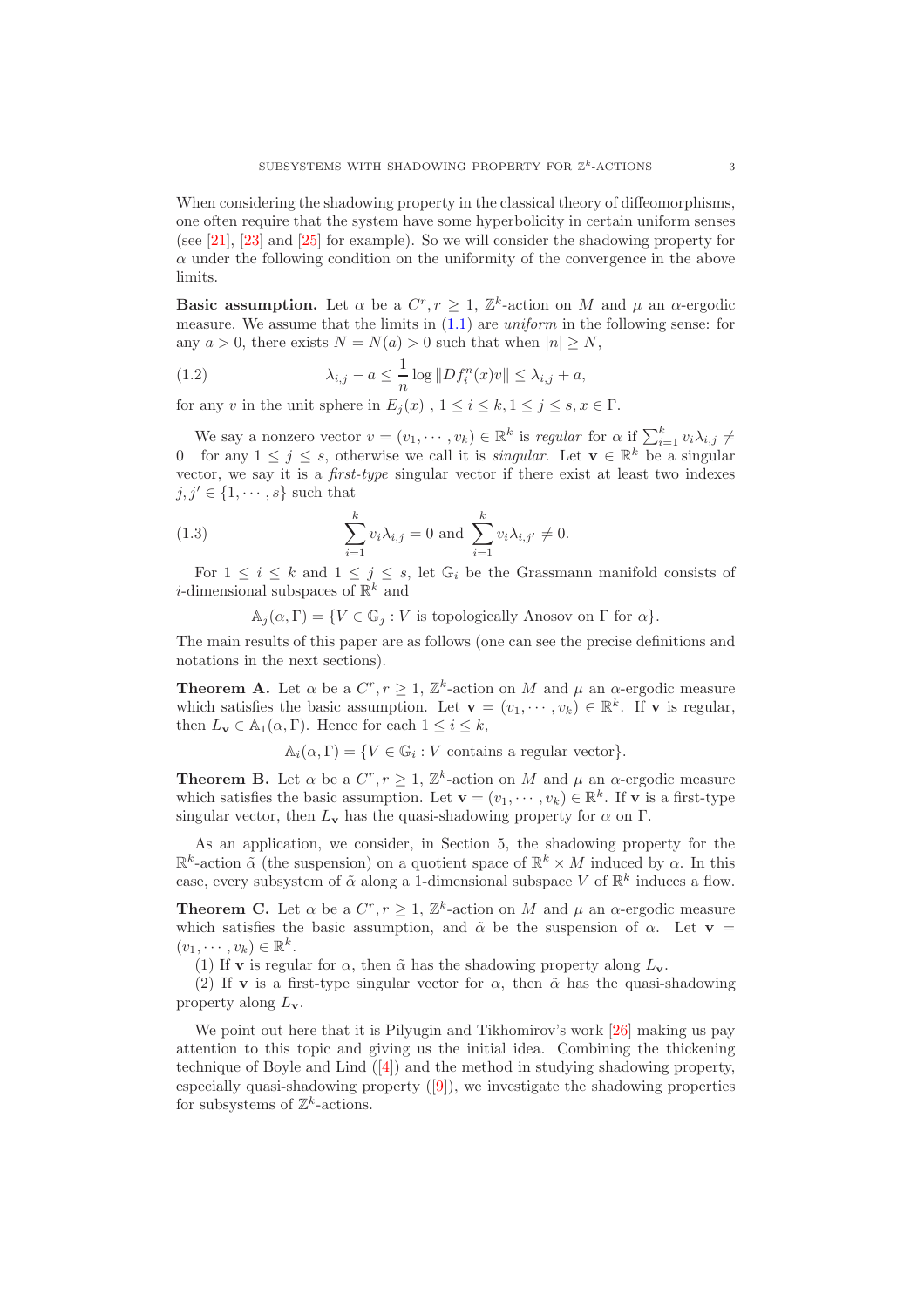Remark 1.1. One can see that the condition [\(1.1\)](#page-1-0) in the basic assumption is strong. Under such an condition the smooth  $\mathbb{Z}^k$ -action  $\alpha$  is uniformly hyperbolic along the regular direction (resp. partially hyperbolic along the first-type singular direction). Therefore, we can achieve one of the main goals of this paper, that is, to give the description of the subspaces of  $\mathbb{R}^k$  along which  $\alpha$  is topologically Anosov (i.e.,  $\alpha$  has the shadowing property and is expansive) on  $\Gamma$ . Once we only consider the dynamics of the "entire" but not the "subsystems" of  $\mathbb{Z}^k$ -action  $\alpha$ , we can use the classical Pesin theory to consider the shadowing properties under a weaker condition. We mentioned that Pan, Zhang and Zhou  $[22]$  did such work for  $\mathbb{Z}^d$ -actions which has a nonuniformly hyperbolic or partially hyperbolic generator.

#### 2. Definitions, notations and basic properties

Let  $(X, d)$  be a compact metric space. Let  $\mathbb{Z}^k, k > 1$ , be the additive group and Homeo $(X, X)$  the group of homeomorphisms on X. A  $\mathbb{Z}^k$ -action  $\alpha$  on X is a homomorphism from  $\mathbb{Z}^k$  to Homeo $(X, X)$ . For  $\mathbf{n} \in \mathbb{Z}^k$ , we denote the corresponding homeomorphism by  $\alpha^n$ , so that  $\alpha^{n+m} = \alpha^n \circ \alpha^m$  and  $\alpha^0$  is the identity on X. We denote the collection of generators of  $\alpha$  by

(2.1) 
$$
\{f_i = \alpha^{\mathbf{e}_i} : 1 \leq i \leq k\},\
$$

where  $\mathbf{e}_i = (0, \dots, 1, \dots, 0)$  is the standard *i*-th generator of  $\mathbb{Z}^k$ . A Borel probability measure  $\mu$  on X is said to be  $\alpha$ -invariant, if  $\mu$  is  $f_i$ -invariant for each i. We say a subset  $\Gamma \subset X$  is  $\alpha$ -invariant if  $f_i(\Gamma) = \Gamma$  for  $1 \leq i \leq k$ . When  $X = M$  is a closed smooth Riemannian manifold M, we can consider a  $C^r, r \geq 1, \mathbb{Z}^k$ -action  $\alpha$  on M from  $\mathbb{Z}^k$  to Diff<sup>r</sup> $(M, M)$ , where Diff<sup>r</sup> $(M, M)$  is the space of  $C^r$  diffeomorphisms equipped with the  $C^r$ -topology.

Subdynamics, especially expansive subdynamics, of a  $\mathbb{Z}^k$ -action are systematically investigated by Boyle and Lind [\[4\]](#page-23-0). Some of the following notations and statements concerning expansiveness are derived from [\[4\]](#page-23-0).

For a subset  $F \subset \mathbb{R}^k$ , put

$$
d^F_{\alpha}(x,y)=\sup\{d(\alpha^{\mathbf{n}}(x),\alpha^{\mathbf{n}}(y)): \mathbf{n}\in F\cap\mathbb{Z}^k\},\; x,y\in X.
$$

If  $F \cap \mathbb{Z}^k = \emptyset$ , then put  $d_{\alpha}^F(x, y) = 0$ . Let  $|\cdot|$  denote the Euclidean norm on  $\mathbb{R}^k$ , and for  $\mathbf{v} \in \mathbb{R}^k$ , define

$$
dist(\mathbf{v}, F) = \inf\{|\mathbf{v} - \mathbf{w}| : \mathbf{w} \in F\}.
$$

For  $t > 0$  put

$$
F^t = \{ \mathbf{v} \in \mathbb{R}^k : \text{dist}(\mathbf{v}, F) \le t \},
$$

so that  $F^t$  is the result of thickening F by t. For a subspace V of  $\mathbb{R}^k$ , let  $\pi_V$ denote orthogonal projection to V along its orthogonal complement  $V^{\perp}$ , so that  $\pi_V + \pi_{V^{\perp}} = Id.$  Then clearly

$$
V^t = \{ \mathbf{v} \in \mathbb{R}^k : |\pi_{V^{\perp}}(\mathbf{v})| \le t \}.
$$

For any  $\mathbf{v} = (v_1, \dots, v_k)$  and  $r > 0$ , denote by

$$
B(\mathbf{v},r) = \{\mathbf{w} : |\mathbf{v} - \mathbf{w}| < r\}
$$

the r-ball centered at **v**. Let  $\bar{B}(\mathbf{v}, r)$  denote the closure of  $B(\mathbf{v}, r)$ .

In the remaining of this section, we always assume  $\alpha$  is a  $\mathbb{Z}^k$ -action on X,  $\Gamma$  is an  $\alpha$ -invariant subset of X and F is a subset of  $\mathbb{R}^k$ .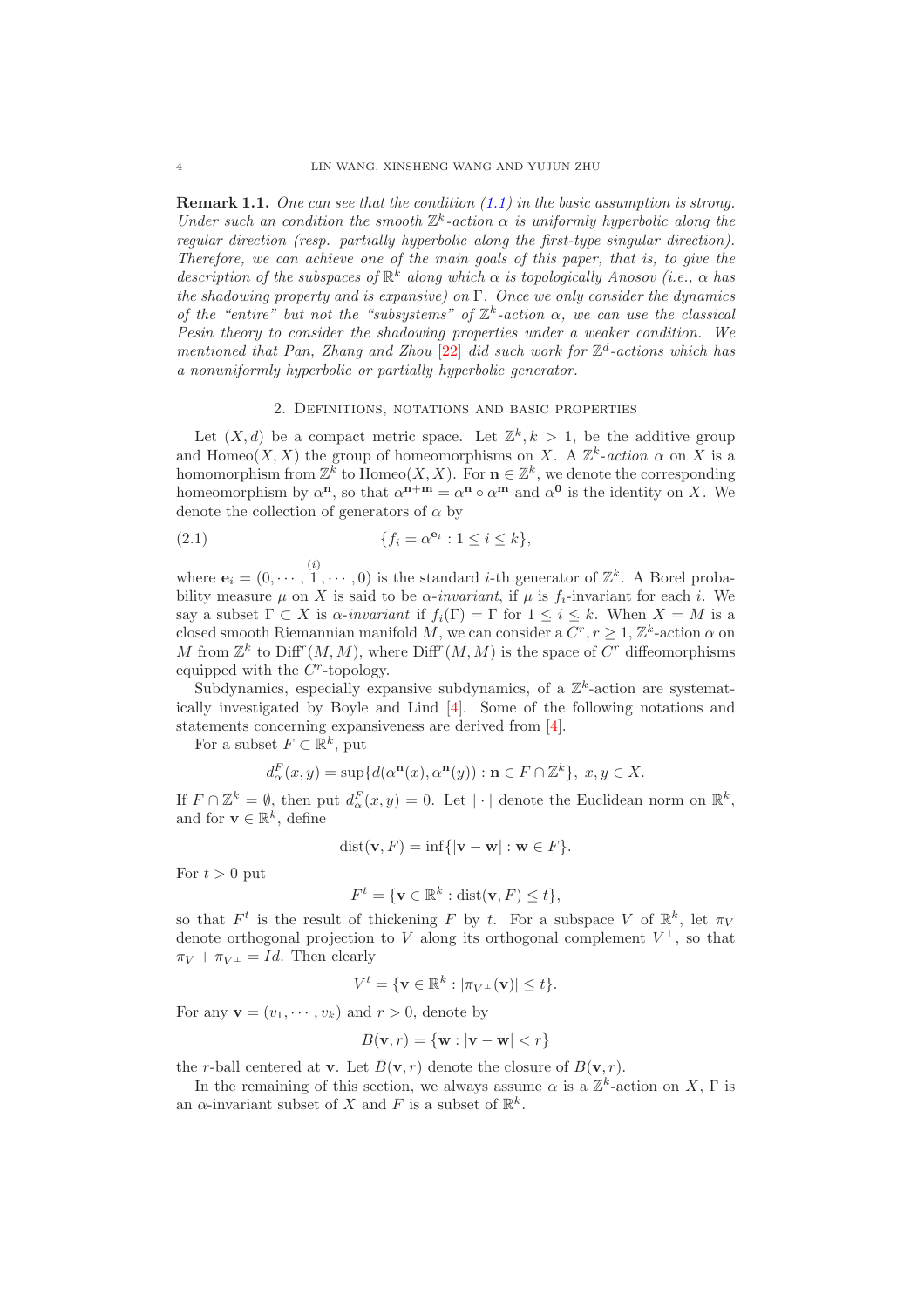#### 2.1. Expansiveness.

**Definition 2.1.** (1)  $\alpha$  is called to be *expansive* on  $\Gamma$  provided there is an *expansive* constant  $\rho_{\Gamma} > 0$  such that for any  $x, y \in \Gamma$ ,  $d_{\alpha}^{\mathbb{R}^{k}}(x, y) \leq \rho_{\Gamma}$  implies that  $x = y$ . In particular, when  $\Gamma = X$ , we say that  $\alpha$  is *expansive*.

(2) We say that F is expansive on Γ for  $\alpha$  if there are expansive constant  $\rho_{\text{FT}} > 0$ and thickness  $t = t(F, \rho_{F,\Gamma}) > 0$  such that for any  $x, y \in \Gamma$ ,  $d_{\alpha}^{F^t}(x, y) \leq \rho_{F,\Gamma}$  implies that  $x = y$ . In particular, when  $\Gamma = X$ , we say that F is expansive for  $\alpha$ .

From the above definition, we can see that if  $\alpha$  (resp. F) is expansive on  $\Gamma$  and  $\rho_{\Gamma}$  (resp.  $\rho_{F,\Gamma}$ ) is an expansive constant for  $\alpha$  (resp. F), then any positive number  $\rho < \rho_{\Gamma}$  (resp.  $\rho < \rho_{F,\Gamma}$ ) is also an expansive constant for  $\alpha$  (resp. F). Moreover, for different expansive subsets of  $\mathbb{R}^k$  on  $\Gamma$  for  $\alpha$  usually there are different expansive constants. The following proposition tells us once  $\alpha$  is expansive on  $\Gamma$  and an expansive constant  $\rho_{\Gamma}$  for  $\alpha$  is given, via additional thickening, we can use  $\rho_{\Gamma}$  as the same expansive constants for all expansive subsets of  $\mathbb{R}^k$  for  $\alpha$  on  $\Gamma$ .

<span id="page-4-0"></span>**Proposition 2.2.** (1) If F is expansive for  $\alpha$  on  $\Gamma$  and  $E \supset F$ , then E is also expansive on Γ.

(2) If F is expansive for  $\alpha$  on  $\Gamma$ , then every translate  $F + \mathbf{v}, \mathbf{v} \in \mathbb{R}^k$ , of F is also expansive for  $\alpha$  on  $\Gamma$ .

(3) Assume  $\alpha$  is expansive on  $\Gamma$  and  $\rho_{\Gamma}$  is an expansive constant of  $\alpha$ . Then  $\rho_{\Gamma}$ is an expansive constant for any expansive subset F of  $\mathbb{R}^k$  on  $\Gamma$ . In this case, the corresponding thickness  $t = t(F, \rho_{\Gamma})$  is called an expansive radius of F on  $\Gamma$ .

*Proof.* This proposition is essentially from  $[4]$ , and the only difference is that we consider the subsystem of  $\alpha$  which restricts to an  $\alpha$ -invariant set  $\Gamma \subset X$ . Since some estimates which are applied to this proposition are also helpful for further discussion, we give the outline of the proof. (1) follows from the observation that if  $E \supset F$  then for any  $x, y \in X$ ,

$$
d_{\alpha}^{F^t}(x,y) \leq d_{\alpha}^{E^t}(x,y).
$$

(2) follows from (1) and the observation that for  $F \subset \mathbb{R}^k$  and  $\mathbf{v} \in \mathbb{R}^k$ ,

$$
F^t \subset (F + \mathbf{v})^{t+|v|}.
$$

(3) follows from (2) and the fact: when  $\alpha$  is expansive on Γ with an expansive constant  $\rho_{\Gamma}$ , then for any  $\rho > 0$  there exists  $r = r(\rho) > 0$  such that for any  $x, y \in \Gamma$ ,

$$
d_{\alpha}^{B(\mathbf{0},r)}(x,y) \leq \rho_{\Gamma} \Longrightarrow d(x,y) \leq \rho.
$$

In fact, for any expansive set F on  $\Gamma$  with expansive constant  $\rho_{ET}$  and thickness  $t(F, \rho_{F,\Gamma})$ , from the above fact, we can take  $\rho_{\Gamma}$  as new expansive constant with  $t = t(F, \rho_{F,\Gamma}) + r(\rho_{F,\Gamma}) + \sqrt{k}$  as the corresponding thickness of F on  $\Gamma$ .

2.2. Shadowing. Let  $\mathbf{n} = (n_1, \dots, n_k) \in F \cap \mathbb{Z}^k$ . For each  $1 \leq i \leq k$ , let  $\mathbf{n}_{i+1}$ (resp.,  $\mathbf{n}_{i-}$ ) be the element of  $F \cap \mathbb{Z}^k$  which is nearest to **n** in the *i*-th positive (resp., negative) direction, and if there is no such  $n_{i_{+}}$  (resp.,  $n_{i_{-}}$ ), then let  $n_{i_{+}} = n$ (resp.,  $\mathbf{n}_{i-} = \mathbf{n}$ ). Hence, the set

$$
\{\mathbf{n}\} \cup \{\mathbf{n}_{i_+}, \mathbf{n}_{i_-} : 1 \le i \le k\}
$$

is a "small" neighborhood of **n** in  $F \cap \mathbb{Z}^k$  consisting of **n** and its adjacent elements along the axis directions.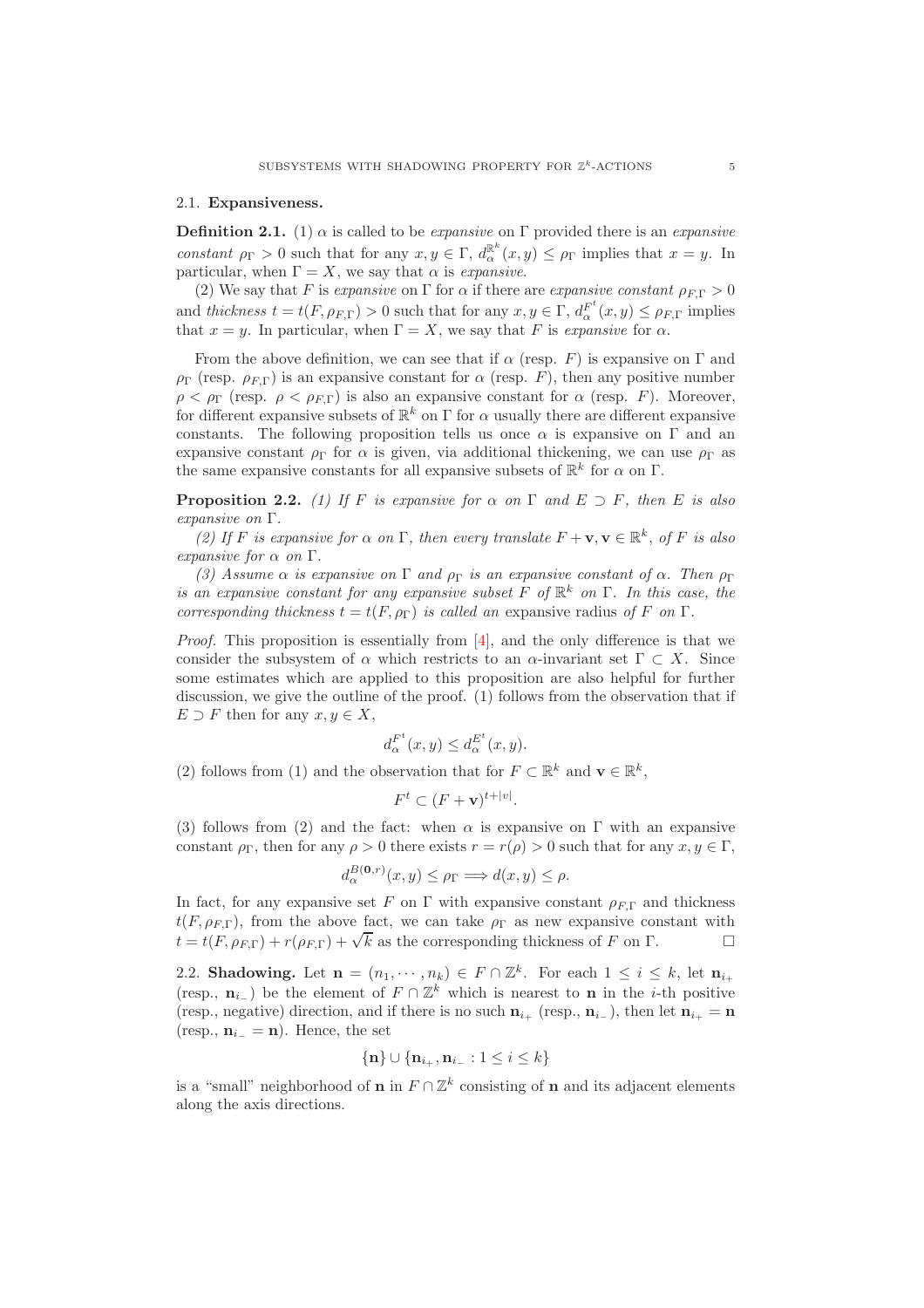Let  $\delta > 0$  and  $\varepsilon > 0$ , a set of points  $\xi = \{x_n : n \in F \cap \mathbb{Z}^k\}$  is called a  $\delta$ -pseudo *orbit of F for*  $\alpha$  *on*  $\Gamma$  if  $\xi \subset \Gamma$  and

> sup  $\mathbf{n} \in F \cap \mathbb{Z}^k$ max  $\max\{d(x_n, \alpha^{n-n_{i_-}}(x_{n_{i_-}})), d(x_{n_{i_+}}, \alpha^{n_{i_+}-n}(x_n))\} \le \delta.$

In particular, when  $F = \mathbb{R}^k$ , the above inequality becomes

$$
\sup_{\mathbf{n}\in\mathbb{Z}^k} \max_{1\leq i\leq k} d(x_{\mathbf{n}+\mathbf{e}_i}, \alpha^{\mathbf{e}_i}(x_{\mathbf{n}})) \leq \delta.
$$

A point  $x \in X$  is called  $\varepsilon$ -shadows the above pseudo orbit  $\xi$  if

$$
\sup_{\mathbf{n}\in F\cap\mathbb{Z}^k} d(x_{\mathbf{n}}, \alpha^{\mathbf{n}}(x)) \le \varepsilon.
$$

**Definition 2.3.** (1) We say that  $\alpha$  has the shadowing property on  $\Gamma$  provided for any  $\varepsilon > 0$  there exists  $\delta > 0$  such that every δ-pseudo orbit for  $\alpha$  in  $\Gamma$  can be ε-shadowed by some point  $x \in X$ . In particular, when  $\Gamma = X$ , we say that  $\alpha$  has the shadowing property.

(2) We say that F has the shadowing property for  $\alpha$  on  $\Gamma$  provided there exists  $t > 0$  satisfying the following property: for any  $\varepsilon > 0$  there exists  $\delta > 0$  such that every δ-pseudo orbit of  $F^t$  for  $\alpha$  in  $\Gamma$  can be  $\varepsilon$ -shadowed by some point  $x \in X$ . In particular, when  $\Gamma = X$ , we say that F has the shadowing property for  $\alpha$ .

<span id="page-5-0"></span>**Proposition 2.4.** Assume that F has the shadowing property for  $\alpha$  on  $\Gamma$ . Then every translate of  $F$  by a vector with integer entries also has the shadowing property for  $\alpha$  on  $\Gamma$ , i.e., for any  $\mathbf{m} \in \mathbb{Z}^k$ ,  $F + \mathbf{m}$  has the shadowing property on  $\Gamma$ .

*Proof.* Let F have the shadowing property for  $\alpha$  on Γ, then there exists a thickness t of F satisfying the following property: for any  $\varepsilon > 0$  there exists  $\delta = \delta(\varepsilon) > 0$  such that every  $\delta$ -pseudo orbit of  $F^t$  for  $\alpha$  in  $\Gamma$  can be  $\varepsilon$ -shadowed by some point  $x \in X$ .

Let  $\mathbf{m} \in \mathbb{Z}^k$ . We will show that  $F + \mathbf{m}$  has the shadowing property on  $\Gamma$ with the same thickness t as that of F. For  $\varepsilon > 0$ , let  $\delta > 0$  be as above and  $\xi = \{x_n : n \in (F + m)^t \cap \mathbb{Z}^k\}$  be a δ-pseudo orbit of  $(F + m)^t$  in  $\Gamma$  for  $\alpha$ . Let  $y_{\mathbf{n}} = x_{\mathbf{n}+\mathbf{m}}$  for  $\mathbf{n} \in F^t \cap \mathbb{Z}^k$ . It is clearly that  $\eta = \{y_{\mathbf{n}} : \mathbf{n} \in F^t \cap \mathbb{Z}^k\}$  is a  $\delta$ -pseudo orbit of  $F^t$  in  $\Gamma$  for  $\alpha$ . So there exists a point  $y \in X$  which  $\varepsilon$ -shadows  $\eta$ . Let  $x = \alpha^{-n}(y)$ . It is clear that  $\xi$  can be  $\varepsilon$ -shadowed by x.

2.3. Topologically Anosov. Combining expansiveness and shadowing together, one has another notion named topologically Anosov.

**Definition 2.5.** (1) We say that  $\alpha$  is topologically Anosov on Γ provided  $\alpha$  is expansive and has the shadowing property on Γ. In particular, when  $\Gamma = X$ , we say that  $\alpha$  is topologically Anosov.

(2) We say that F is topologically Anosov on  $\Gamma$  for  $\alpha$  provided F is expansive and has the shadowing property for  $\alpha$  on Γ. In particular, when  $\Gamma = X$ , we say that F is topologically Anosov for  $\alpha$ .

From now on we shall only be concerned with subsets that are subspaces of  $\mathbb{R}^k$ . In order to discuss sets of subspaces, we recall the Grassmann manifold  $\mathbb{G}_i = \mathbb{G}_{i,k}$ of all j-dimensional subspaces (or j-planes) of  $\mathbb{R}^k$ . The topology of  $\mathbb{G}_j$  is induced by the metric for which the distance between two subspaces is the Hausdorff metric distance between their intersections with the unit sphere in  $\mathbb{R}^k$ . Then  $\mathbb{G}_j$  is a compact manifold of dimension  $j(k - j)$ .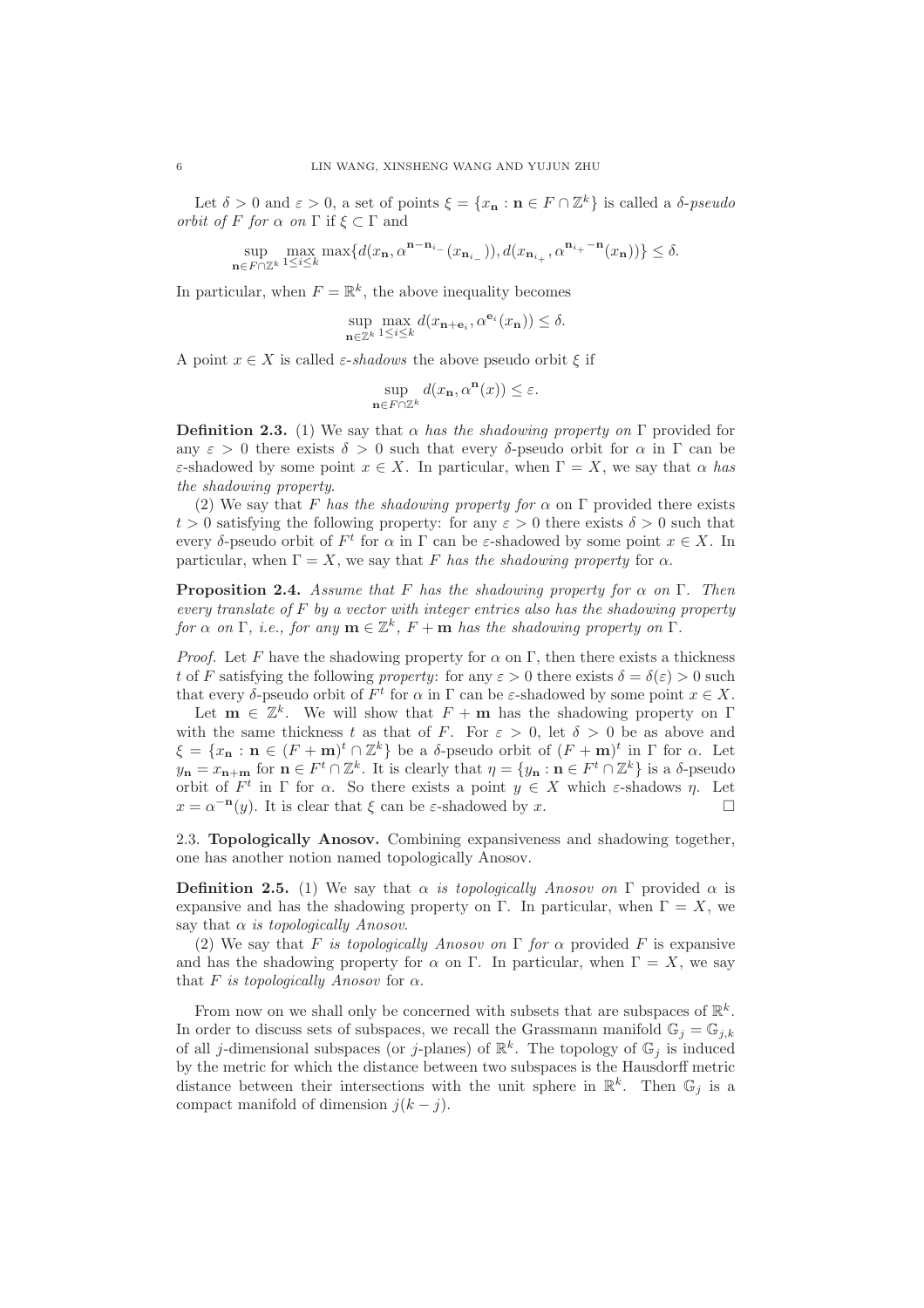**Definition 2.6.** For each  $1 \leq j \leq k$ , define

- $\mathbb{E}_{i}(\alpha,\Gamma)=\{V\in\mathbb{G}_{i}:V\text{ is expensive on }\Gamma\text{ for }\alpha\};$
- $\mathbb{S}_i(\alpha,\Gamma) = \{V \in \mathbb{G}_i : V \text{ has the shadowing property on } \Gamma \text{ for } \alpha\};$
- $\mathbb{A}_i(\alpha,\Gamma) = \{V \in \mathbb{G}_i : V \text{ is topologically Anosov on } \Gamma \text{ for } \alpha\}.$

Clearly, we have that  $\mathbb{A}_i(\alpha,\Gamma) = \mathbb{E}_i(\alpha,\Gamma) \cap \mathbb{S}_i(\alpha,\Gamma)$ . From [\[4\]](#page-23-0),  $\mathbb{E}_i(\alpha,\Gamma)$  is always open in  $\mathbb{G}_i$ .

<span id="page-6-0"></span>**Proposition 2.7.** (1) If  $V \in \mathbb{E}_j(\alpha, \Gamma)$  and W is a subspace of  $\mathbb{R}^k$  containing V, then  $W \in \mathbb{E}_{\dim W}(\alpha, \Gamma)$ . Hence, once  $\mathbb{E}_i(\alpha, \Gamma) \neq \emptyset$  for some j then  $\mathbb{E}_i(\alpha, \Gamma) \neq \emptyset$  $\emptyset, j \leq i \leq k$ .

(2) If  $V \in A_j(\alpha, \Gamma)$ , W is a subspace of  $\mathbb{R}^k$  containing V, then  $W \in A_{\dim W}(\alpha, \Gamma)$ . Hence, once  $\mathbb{A}_i(\alpha,\Gamma) \neq \emptyset$  for some j then  $\mathbb{A}_i(\alpha,\Gamma) \neq \emptyset$ ,  $j \leq i \leq k$ .

Proof. (1) follows from Proposition [2.2.](#page-4-0) We only need to prove (2).

Let  $V \in A_j(\alpha, \Gamma)$  and W be a subspace of  $\mathbb{R}^k$  containing V. Note that  $A_j(\alpha, \Gamma) =$  $\mathbb{E}_j(\alpha,\Gamma)\cap\mathbb{S}_j(\alpha,\Gamma)$ . By  $V\in\mathbb{E}_j(\alpha,\Gamma)$ , there are constants  $\rho>0$  and thickness  $t_1>0$ such that for any  $x, y \in \Gamma$ ,

<span id="page-6-1"></span>(2.2) 
$$
d_{\alpha}^{V^{t_1}}(x,y) \leq \rho \Longrightarrow x = y.
$$

By  $V \in \mathbb{S}_i(\alpha, \Gamma)$ , there exists  $t_2 > 0$  satisfying the following property: for any  $\varepsilon_1 > 0$  there exists  $\delta_1 > 0$  such that every  $\delta_1$ -pseudo orbit of  $V^{t_2}$  for  $\alpha$  in  $\Gamma$  can be  $\varepsilon_1$ -shadowed by some point  $x \in X$ . Generally, we do not know  $t_1$  and  $t_2$  which is bigger. However, from the fact we have used to get (3) of Proposition [2.2,](#page-4-0) we can increase  $t_1$  and meanwhile decrease  $\rho$  properly such that [\(2.2\)](#page-6-1) holds. Therefore, we can assume  $t_1 > t_2 + \sqrt{k}$ .

We firstly show that V is expansive and has the shadowing property for  $\alpha$  on  $\Gamma$ with the same thickness  $t_1$ . Since  $t_1 > t_2 + \sqrt{k}$ , we can take a neighborhood  $\mathbf{U(0)}$ of **0** in  $\mathbb{R}^k$  such that

$$
V^{t_1} = \bigcup_{\mathbf{n} \in \mathbf{U}(\mathbf{0}) \cap \mathbb{Z}^k} (V + \mathbf{n})^{t_2}.
$$

For each  $n \in U(0) \cap \mathbb{Z}^k$ , denote  $V_n = V + n$ . By Proposition [2.4,](#page-5-0) each above  $V_n$  has the shadowing property with the thickness  $t_2$ . Since the generators  $f_i, 1 \leq j \leq k$ , of  $\alpha$  are equi-continuous, for any  $0 < \varepsilon < \frac{\rho}{4}$  we can take positive numbers  $\varepsilon_1 =$  $\varepsilon_1(\varepsilon), \delta_1 = \delta_1(\varepsilon_1)$  and  $\delta$  satisfying the following properties: for any  $\delta$ -pseudo orbit  $\xi = \{x_{\mathbf{n}} : \mathbf{n} \in V^{t_1} \cap \mathbb{Z}^k\}$  in  $\Gamma$ , its subset  $\xi_{\mathbf{n}} = \{x_{\mathbf{m}} : \mathbf{m} \in V^{t_2} \cap \mathbb{Z}^k\}$ , for each  $\mathbf{n} \in \mathbf{U}(0) \cap \mathbb{Z}^k$ , is a  $\delta_1$ -pseudo orbit of  $V^{t_2}_n$ , hence  $\xi_n$  can be  $\varepsilon_1$ -shadowed by some point  $z_n \in X$ , and therefore  $\xi$  can be  $\varepsilon$ -shadowed by  $\alpha^{-n}(z_n)$ . By the choices of ε, we get that  $\alpha^{-n}(z_n) = z_0$  for each **n** ∈ **U**(0) ∩  $\mathbb{Z}^k$ . Thus, we conclude that  $\xi$ can be  $\varepsilon$ -shadowed by the point  $z_0$ . Now, we get that V is expansive and has the shadowing property for  $\alpha$  on  $\Gamma$  with the same thickness  $t_1$ . In this case we also say that  $\alpha$  is topologically Anosov on  $V^{t_1}$  on  $\Gamma$ .

Using a similar method to move  $V^{t_1}$  along W step by step, we can get larger and larger sets on which  $\alpha$  is topologically Anosov on Γ. Eventually, we get that  $\alpha$  is topologically Anosov on  $W^{t_1}$  on Γ. Hence,  $W \in \mathbb{E}_{\dim W}(\alpha, \Gamma)$ .

This completes the proof of  $(2)$ .

Remark 2.8. Using the similar idea in proving (2) of Proposition [2.7,](#page-6-0) we have the following property: if F is topologically Anosov for  $\alpha$  on  $\Gamma$  then every translate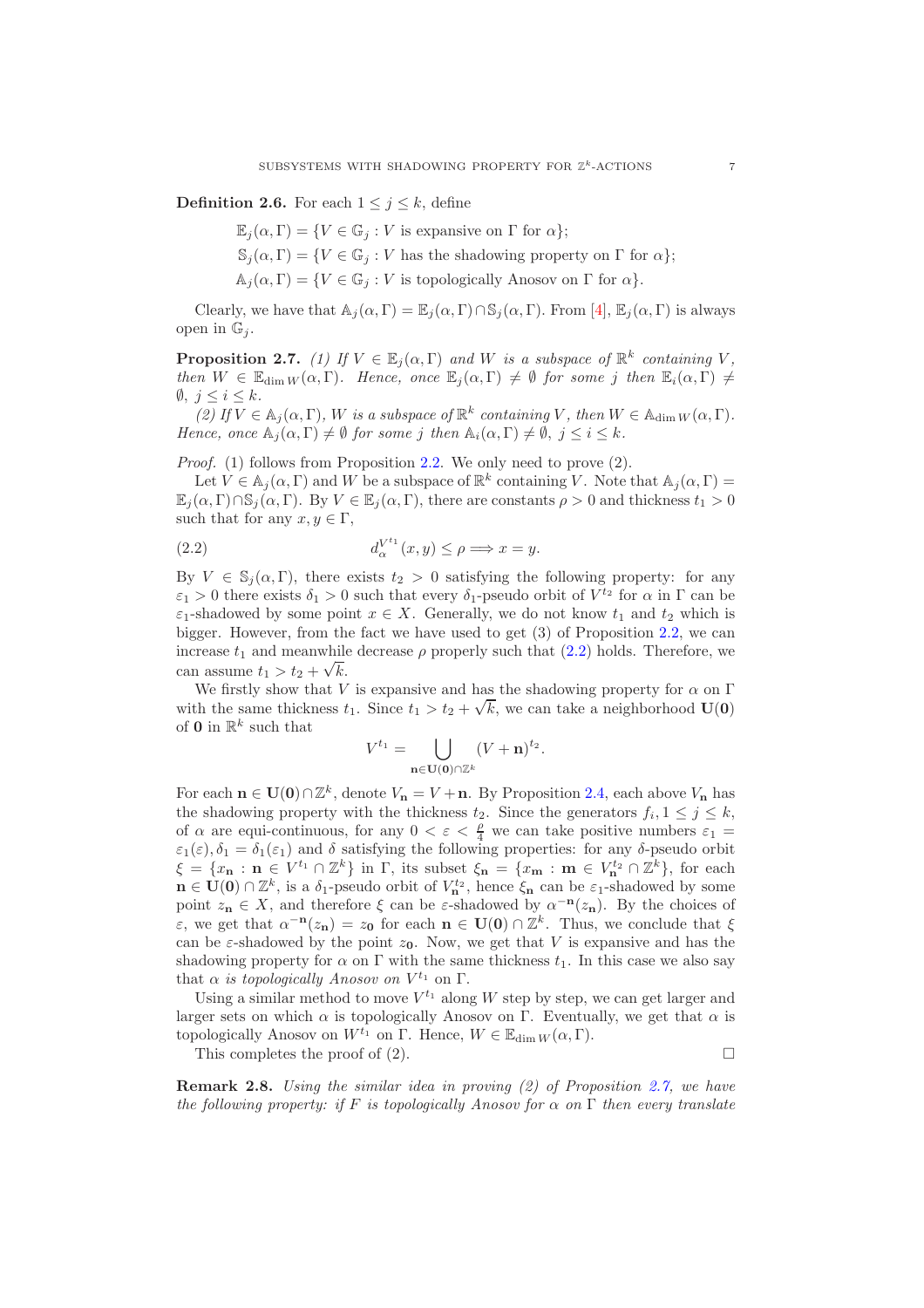$F + \mathbf{v}, \mathbf{v} \in \mathbb{R}^k$ , of F is also topologically Anosov for  $\alpha$  on  $\Gamma$ . It is a generalization of the result in Proposition [2.4](#page-5-0) under a stronger condition.

## 3. SHADOWING FOR CERTAIN CLASSICAL  $\mathbb{Z}^k$ -ACTIONS

In this section, we consider some classical examples for  $\mathbb{Z}^k$ -actions. One type is symbolic system, the other type is the "linear" system on torus.

3.1. Symbolic systems. Let  $A$  be a finite alphabet, equipped with the discrete topology. Define a metric  $\rho$  on A by  $\rho(a, b) = 1$  if  $a \neq b$  and 0 otherwise. Put  $X = \mathcal{A}^{\mathbb{Z}^k}$ , equipped with the product topology. Thus a point  $x \in X$  has the form  $(x(i))_{i\in\mathbb{Z}^k}$ . Define a metric d on X by

(3.1) 
$$
d(x,y) = \sum_{\mathbf{i} \in \mathbb{Z}^k} \frac{\varrho(x(\mathbf{i}), y(\mathbf{i}))}{2^{|\mathbf{i}|}}
$$

for  $x = (x(i))_{i \in \mathbb{Z}^k}$ ,  $y = (y(i))_{i \in \mathbb{Z}^k}$ . Define the *shift action*  $\alpha$  of  $\mathbb{Z}^k$  on X by

$$
(\alpha^{\mathbf{n}}x)(\mathbf{i}) = x(\mathbf{n} + \mathbf{i}).
$$

From [\[4\]](#page-23-0),  $\alpha$  is expansive and  $\mathbb{E}_j(\alpha) = \emptyset$  for  $0 \le j \le k-1$  (i.e., there is no proper subspace  $V \subset \mathbb{R}^k$  can be expansive for  $\alpha$ ). So,  $\mathbb{A}_j(\alpha) = \emptyset$  for  $0 \le j \le k - 1$ . Now we consider the shadowing property for subspaces of  $\mathbb{R}^k$ .

<span id="page-7-0"></span>**Proposition 3.1.** Let  $\alpha$  be the  $\mathbb{Z}^k$  shift action on  $X = \mathcal{A}^{\mathbb{Z}^k}$ . Then  $\alpha$  has the shadowing property and hence is topologically Anosov. Moreover,  $\mathbb{S}_j(\alpha) = \mathbb{G}_j$  for  $0 \leq j \leq k-1$ .

*Proof.* From the definition of the metric d on  $X = \mathcal{A}^{\mathbb{Z}^k}$ , we can see that two points are close in this metric provided their coordinates agree in a large neighborhood of the origin, and in particular,  $d(x, y) < 1$  implies that  $x(0) = y(0)$ . Precisely, for any  $\varepsilon > 0$  there exists  $r > 0$  such that for  $x = (x(i))_{i \in \mathbb{Z}^k}$ ,  $y = (y(i))_{i \in \mathbb{Z}^k} \in X$ ,

$$
x(\mathbf{i}) = y(\mathbf{i})
$$
 for  $\mathbf{i} \in B(\mathbf{0}, r) \Longrightarrow d(x, y) \leq \varepsilon$ .

For the above r, take  $\delta > 0$ 

$$
d(x, y) \le \delta \Longrightarrow x(\mathbf{i}) = y(\mathbf{i}) \text{ for } \mathbf{i} \in B(\mathbf{0}, r + 2\sqrt{k}).
$$

By a standard discussion we get that for any  $\delta$ -pseudo orbit  $\xi = \{x_n : n \in \mathbb{Z}^k\}$  of  $\alpha$ , there exists a point  $x^* = (x^*(i))_{i \in \mathbb{Z}^k}$ , which is defined by  $x^*(i) = x_i(0)$ ,  $\varepsilon$ -shadows it. Therefore,  $\alpha$  has the shadowing property. Moreover, since  $\alpha$  is expansive (assume  $\rho$  is an expansive constant), once  $\varepsilon < \frac{\rho}{2}$  we conclude that the shadowing point  $x^*$ is unique.

By a similar discussion, we get  $\mathbb{S}_i(\alpha) = \mathbb{G}_i, 0 \leq j \leq k-1$  immediately.

Now we consider the example due to Ledrappier $([17])$  $([17])$  $([17])$ .

**Example 3.2.** Let  $\mathcal{A} = \mathbb{Z}/2\mathbb{Z}$  and  $\alpha$  be the  $\mathbb{Z}^2$  shift action on  $X = \mathcal{A}^{\mathbb{Z}^2}$ . Consider the compact  $\alpha$ -invariant subset  $\Gamma$  of X defined by the condition

$$
(3.2) \t x((i,j)) + x((i+1,j)) + x((i,j+1)) = 0 \pmod{2}
$$

for all  $i, j \in \mathbb{Z}$ . Let  $L_{\theta}$  denote the line making angle  $\theta$  with the positive horizontal axis, then  $\mathbb{G}_1 = \{L_\theta : 0 \leq \theta < \pi\}$ . From [\[4\]](#page-23-0),  $\alpha$  is expansive on  $\Gamma$  and

$$
\mathbb{E}_1(\alpha,\Gamma)=\mathbb{G}_1\setminus\{L_0,L_{\frac{\pi}{4}},L_{\frac{3\pi}{4}}\}.
$$

By a similar discussion as in Proposition [3.1,](#page-7-0) we have that  $\alpha$  has the shadowing property on  $\Gamma$ , and  $\mathbb{S}_1(\alpha,\Gamma)=\mathbb{G}_1$ .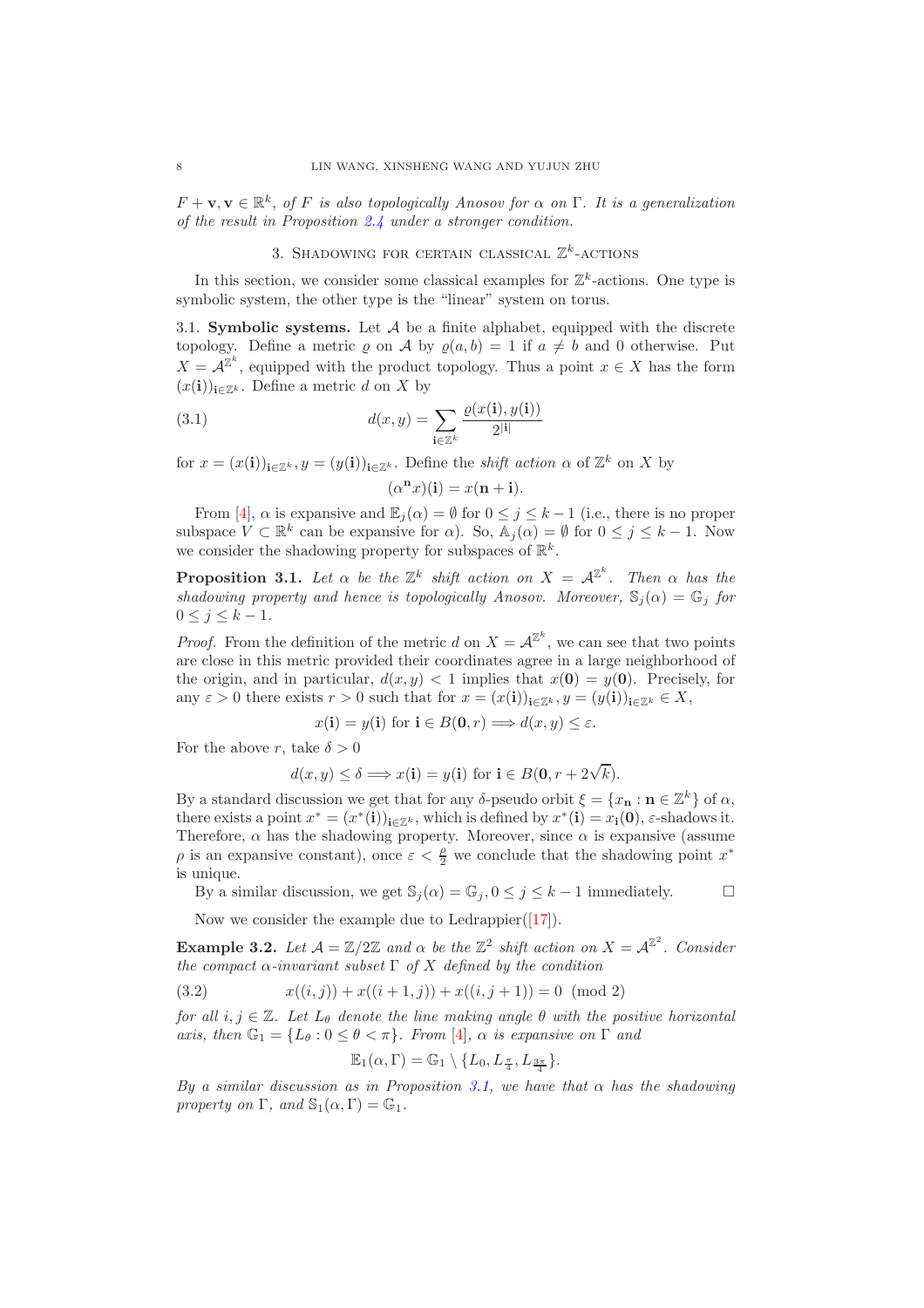3.2. Linear systems on  $\mathbb{R}^m$  and linear reduced systems on  $\mathbb{T}^m$ . In [\[26\]](#page-24-2), the shadowing property for linear  $\mathbb{Z}^k$ -actions on  $\mathbb{C}^m$  is considered. Let  $A_i, 1 \leq i \leq k$  be pairwise commuting upper triangular matrices with complex entries and  $\alpha$  be the induced  $\mathbb{Z}^k$ -action on  $\mathbb{C}^m$ . Denote by  $\lambda_{i,j}$  the j<sup>th</sup> diagonal element (i.e., the  $(j, j)$ entry) of  $A_i$ . Applying the matrix analysis technique, Pilyugin and Tikhomirov [\[26\]](#page-24-2) gave a characterization of the linear  $\mathbb{Z}^k$ -actions on  $\mathbb{C}^m$  which has the shadowing property.

**Proposition 3.3** (Theorem 2 of [\[26\]](#page-24-2)). The following statements are equivalent for the above  $\alpha$ :

(1)  $\alpha$  has the Lipschitz shadowing property in the following sense: there exists a constant  $L > 0$  such that for any  $\delta$ -pseudo orbit  $\xi = \{x_n : n \in \mathbb{Z}^k\}$  there is a point x satisfying

$$
|\alpha^{\mathbf{n}}(x) - x_{\mathbf{n}}| \le L\delta, \ \ \mathbf{n} \in \mathbb{Z}^{k};
$$

(2) for any  $j \in \{1, \dots, m\}$  there exists  $i \in \{1, \dots, k\}$  such that  $|\lambda_{i,j}| \neq 1$ ;

(3) there is no vector  $v \neq 0$  such that

$$
A_i v = \mu_i v, \quad i = 1, \cdots, k, \quad where \quad |\mu_i| = 1.
$$

The above Proposition and Theorem 1 of [\[26\]](#page-24-2) tell us that a linear  $\mathbb{Z}^k$ -action on  $\mathbb{C}^m$  has the Lipschitz shadowing property if and only if there exists at least one hyperbolic 1-dimensional *rational*, subspaces of  $\mathbb{R}^k$ , here we say the a 1-dimensional subspace V of  $\mathbb{R}^k$  is rational we mean that V passes through some integer lattices except for **0**. When each of the above generators  $A_i, 1 \leq i \leq k$ , has integer entries and whose determinant is equal to  $\pm 1$ , we can get, from the above theorem, a characterization of the induced  $\mathbb{Z}^k$ -action  $\alpha$  on the torus  $\mathbb{T}^m$  which has the shadowing property.

A natural question is as follows.

Question 3.4. Can we give a condition under which a smooth  $\mathbb{Z}^k$ -action  $\alpha$  on a closed Riemannian manifold has the shadowing property? Furthermore, can we get a characterization for the subsystems of  $\alpha$  which has the shadowing property?

The main task of this paper is to answer the above question, and the next section is devoted to this topic. From the main results (Theroem A and Theorem B) of next section, we have more information concerning shadowing properties for the following particular examples.

<span id="page-8-0"></span>**Example 3.5.** Let  $\alpha$  be the  $\mathbb{Z}^2$ -action on the torus  $\mathbb{T}^2$  with the generators  $\{f_1, f_2\}$ which are induced by the hyperbolic automorphisms

$$
A_1 = \begin{pmatrix} 2 & 1 \\ 1 & 1 \end{pmatrix} \text{ and } A_2 = A_1^{-1} = \begin{pmatrix} 1 & -1 \\ -1 & 2 \end{pmatrix}
$$

,

respectively. The eigenvalues of  $A_1$  are  $\lambda_1 = \frac{3+\sqrt{5}}{2}$  and  $\lambda_2 = \frac{3-\sqrt{5}}{2}$ , and let  $E_1$  and  $E_2$  be the corresponding eigenspaces in  $\mathbb{R}^2$ . Since  $A_2$  is the inverse of  $A_1$ ,  $A_2$  has eigenvalues  $\mu_1 = \lambda_2$  and  $\mu_2 = \lambda_1$ , with eigenspaces  $F_1 = E_2$  and  $F_2 = E_1$ . We can see that

$$
\mathbb{E}_1(\alpha) = \mathbb{S}_1(\alpha) = \mathbb{A}_1(\alpha) = \mathbb{G}_1 \setminus \{L_1\},\
$$

where  $L_1$  is the line in  $\mathbb{G}_1$  with slope 1.  $\alpha$  does not have the shadowing property along  $L_1$  since  $\alpha^{(1,1)} = Id$ . Since  $\mathbb{A}_1(\alpha) \neq \emptyset$ , by Proposition [2.7,](#page-6-0)  $\alpha$  is topologically Anosov.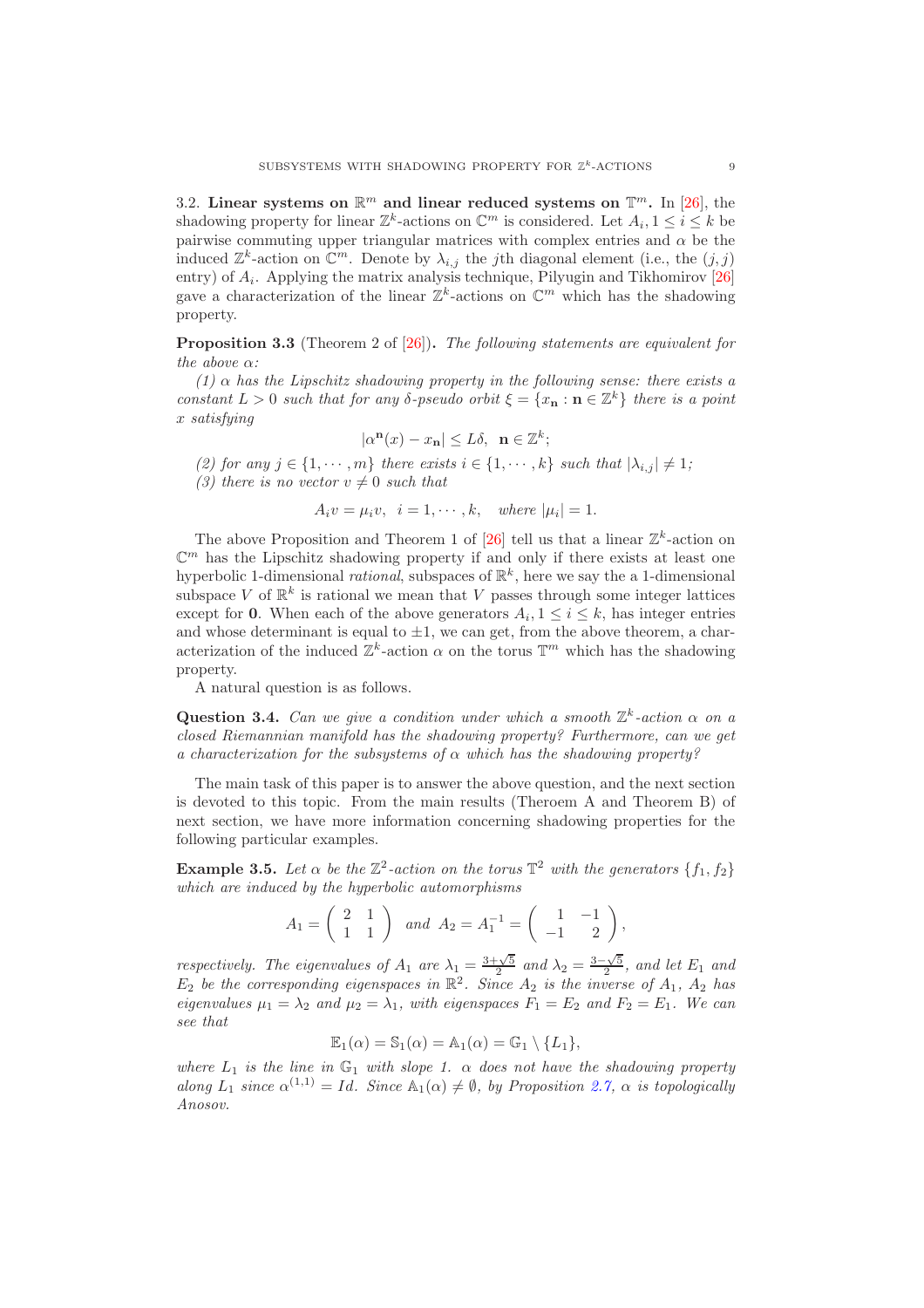<span id="page-9-0"></span>**Example 3.6.** Let  $\alpha$  be the  $\mathbb{Z}^2$ -action on the torus  $\mathbb{T}^3$  with the generators  $\{f_1, f_2\}$ which are induced by the partially hyperbolic automorphisms

$$
A_1 = \begin{pmatrix} 1 & 0 & 0 \\ 0 & 2 & 1 \\ 0 & 1 & 1 \end{pmatrix} \text{ and } A_2 = A_1^{-1} = \begin{pmatrix} 1 & 0 & 0 \\ 0 & 1 & -1 \\ 0 & -1 & 2 \end{pmatrix},
$$

respectively. We can see that  $\mathbb{E}_1(\alpha) = \mathbb{S}_1(\alpha) = \mathbb{A}_1(\alpha) = \emptyset$ , and  $\alpha$  does not have the shadowing property. Let  $L_1$  be the line in  $\mathbb{G}_1$  with slope 1, then for any  $L \in$  $\mathbb{G}_1 \setminus \{L_1\}$ ,  $\alpha$  has the quasi-shadowing property (see Definition [4.9\)](#page-17-0) along L.

<span id="page-9-1"></span>**Example 3.7.** *[Example 2.10 of [\[4\]](#page-23-0)] Let* 

$$
A_1 = \left(\begin{array}{cc} 1 & 1 \\ 2 & 1 \end{array}\right) \quad and \quad A_2 = \left(\begin{array}{cc} 2 & 1 \\ 3 & 2 \end{array}\right).
$$

Clearly, they induce automorphisms of  $\mathbb{T}^2$  (which do not commute). The eigenvalues of  $A_1$  are  $\lambda_1 = 1 + \sqrt{2}$  and  $\lambda_2 = 1 - \sqrt{2}$ , and let  $E_1$  and  $E_2$  be the corresponding<br>circumnation  $\mathbb{P}^2$  Similarly, A, has circumnative  $\mu_1 = 2 + \sqrt{2}$  and  $\mu_2 = 2 - \sqrt{2}$ . eigenspaces in  $\mathbb{R}^2$ . Similarly,  $A_2$  has eigenvalues  $\mu_1 = 2 + \sqrt{3}$  and  $\mu_2 = 2 - \sqrt{3}$ , with eigenspaces  $F_1$  and  $F_2$ .

Let

$$
B_1 = A_1 \otimes I = \begin{pmatrix} 1 & 1 & 0 & 0 \\ 2 & 1 & 0 & 0 \\ 0 & 0 & 1 & 1 \\ 0 & 0 & 2 & 1 \end{pmatrix} \text{ and } B_2 = I \otimes A_2 = \begin{pmatrix} 2 & 0 & 1 & 0 \\ 0 & 2 & 0 & 1 \\ 3 & 0 & 2 & 0 \\ 0 & 3 & 0 & 2 \end{pmatrix}.
$$

Both  $B_1$  and  $B_2$  act on

$$
\mathbb{R}^2 \otimes \mathbb{R}^2 = \bigoplus_{i,j=1}^2 E_i \otimes F_j
$$

and they commute. Hence they define a  $\mathbb{Z}^2$ -action on  $\mathbb{T}^4$  given by  $\alpha^{(n_1,n_2)}$  =  $B_1^{n_1}B_2^{n_2}=A_1^{n_1}\otimes A_2^{n_2}$ . The 1-dimensional spaces  $E_i\otimes F_j$  are common eigenspaces for  $B_1$  and  $B_2$ , and  $\alpha^{(n_1,n_2)}$  on  $E_i \otimes F_j$  is multiplication by  $\lambda_i^{n_1} \mu_j^{n_2}$ .

For  $i = 1, 2$ , let  $L_i$  be the line in  $\mathbb{R}^2$  with slope  $-\log |\lambda_i| = \log |\mu_1|$ . We can see that

$$
\mathbb{E}_1(\alpha) = \mathbb{S}_1(\alpha) = \mathbb{A}_1(\alpha) = \mathbb{G}_1 \setminus \{L_1, L_2\}.
$$

Similar to that in Example [3.5,](#page-8-0)  $\alpha$  does not have the shadowing property along  $L_1$ and  $L_2$ . Since  $\mathbb{A}_1(\alpha) \neq \emptyset$ , by Proposition [2.7,](#page-6-0)  $\alpha$  is topologically Anosov.

## 4. SHADOWING IN SMOOTH  $\mathbb{Z}^k$ -ACTIONS

In this section, we investigate the shadowing property for smooth  $\mathbb{Z}^k$ -actions on and give the characterization of the subspace  $V \subset \mathbb{R}^k$  along which  $\alpha$  has the shadowing property.

We first recall some fundamental properties of  $C^r, r \geq 1, \mathbb{Z}^k$ -actions. Let M be an m-dimensional closed Riemannian manifold. Let  $\alpha : \mathbb{Z}^k \longrightarrow C^r(M, M)$  be a  $C^r$   $\mathbb{Z}^k$ -action on M whose generators,  $f_i, 1 \leq i \leq k$ , are pairwise commuting  $C^r$ diffeomorphisms. A Borel probability measure  $\mu$  on M is called  $\alpha$ -invariant (resp. ergodic) if it is invariant (resp. ergodic) with respect to each  $f_i, 1 \leq i \leq k$ .

Let  $\mu$  be an  $\alpha$ -ergodic measure,  $\Gamma$  the Oseledec set of  $\alpha$  and

$$
\{(\lambda_{i,j}, m_j) : 1 \le i \le k, 1 \le j \le s\}
$$

the pectrum of  $\alpha$  (see [\[7\]](#page-23-9), [\[11\]](#page-23-10) and [\[5\]](#page-23-11) for example). The following basic notions come from Kalinin, Katok and Hertz's paper [\[12\]](#page-23-14).  $T_{\Gamma}M = \bigoplus_{j=1}^{s} E_j$  is called the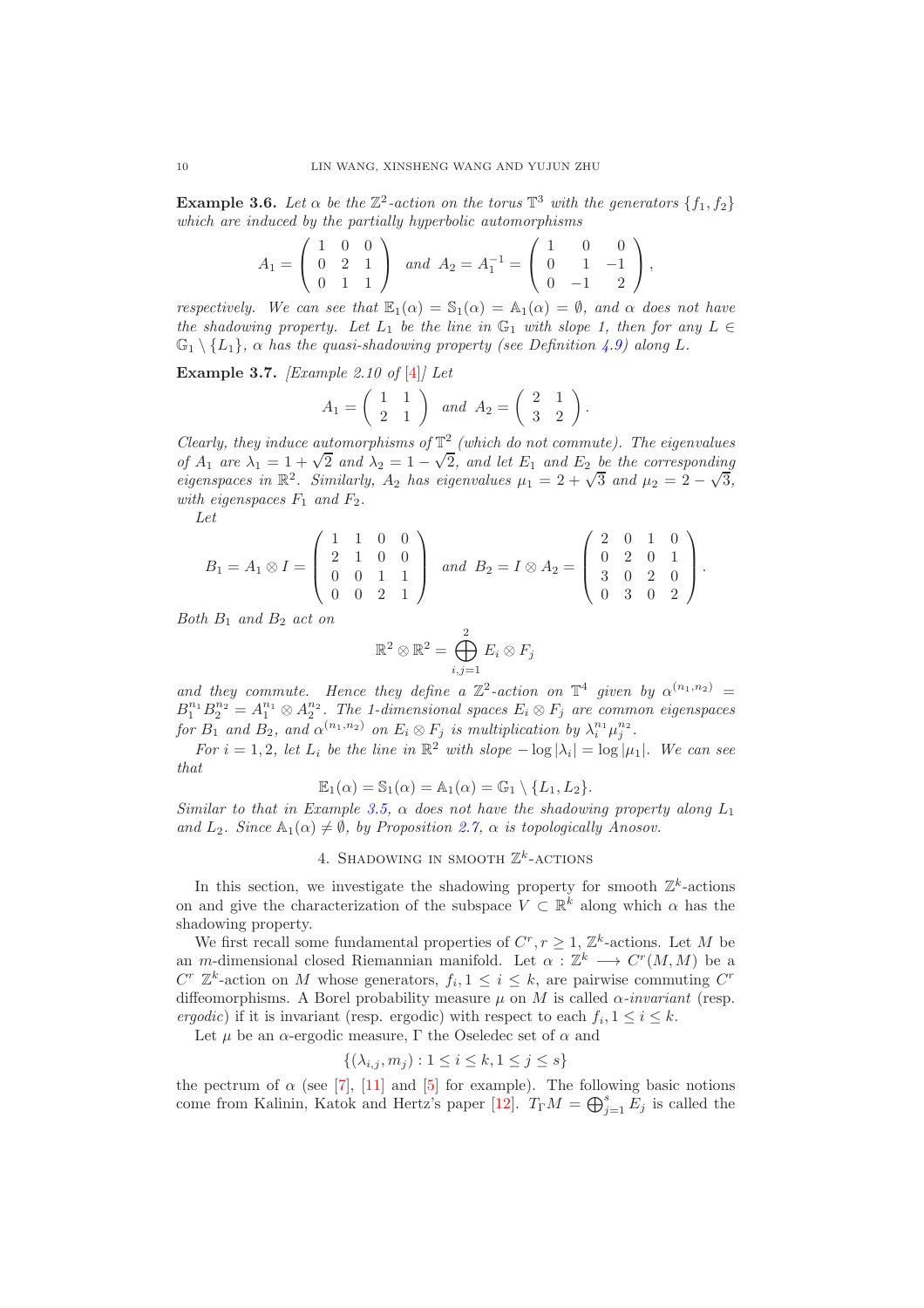Lyapunov decomposition for  $\alpha$ . By For each Lyapunov distribution  $E_i, 1 \leq j \leq s$ , one can define a linear functional on  $\mathbb{Z}^k$  and then extend it to a linear functional on  $\mathbb{R}^k$  as follows,

$$
\chi_j : \mathbb{R}^k \longrightarrow \mathbb{R}, \ \mathbf{v} = (v_1, \dots, v_k) \longmapsto \sum_{i=1}^k v_i \lambda_{i,j}.
$$

The hyperplanes ker $\chi_j \subset \mathbb{R}^k, 1 \leq j \leq s$ , are called the *Lyapunov hyperplanes* and the connected components of  $\mathbb{R}^k \setminus \cup_{j=1}^s \ker \chi_j$  are called the Weyl chambers of  $\alpha$ . Clearly, each Weyl chamber is an open convex cone in  $\mathbb{R}^k$ . The elements (or say, vectors) in the union of the Lyapunov hyperplanes are called singular, and the elements in the union of the Weyl chambers are called regular. So, a singular vector  $\mathbf{v} = (v_1, \dots, v_k) \in \mathbb{R}^k$  satisfies the following condition

(4.1) 
$$
\sum_{i=1}^{k} v_i \lambda_{i,j} = 0 \text{ for at least one } 1 \leq j \leq s;
$$

while, a regular vector  $\mathbf{v} = (v_1, \dots, v_k) \in \mathbb{R}^k$  satisfies the following condition

<span id="page-10-0"></span>(4.2) 
$$
\sum_{i=1}^{k} v_i \lambda_{i,j} \neq 0 \text{ for any } 1 \leq j \leq s.
$$

For a nonzero vector  $\mathbf{v} = (v_1, \dots, v_k) \in \mathbb{R}^k$ , let  $L_\mathbf{v}$  be the line in which the vector **v** lies. We call  $L_v$  (or **v**) is *rational* if  $L_v \cap \mathbb{Z}^k \setminus \{0\} \neq \emptyset$ , i.e., the line  $L_v$ passes through some integer lattices except for 0. Otherwise, we say  $L_v$  (or v) is irrational.

Lemma 1 of [\[26\]](#page-24-2) gives us a tool to justify when there exist regular vectors and hence the union of the Weyl chambers is not empty. Precisely, Lemma 1 of  $[26]$ shows that if for each  $1 \leq j \leq s$ , there exists  $1 \leq i \leq k$  such that  $\lambda_{i,j} \neq 0$ , then there exists an integer (and hence, rational) vector  $\mathbf{v} = (v_1, \dots, v_k) \in \mathbb{Z}^k \setminus \{0\}$ satisfying [\(4.2\)](#page-10-0). In fact, since each Weyl chamber is an open convex cone in  $\mathbb{R}^k$ , once there is a regular vector, there is a neighbourhood of it in which all the vectors are regular.

4.1. Shadowing for  $\alpha$  along subspace containing regular vector(Proof of Theorem A). The strategy to prove Theorem A is as follows: firstly choose a "thin tube" around the 1-dimensional subspace V of  $\mathbb{R}^k$  which contains **v**, establish a Lipschitz shadowing result for a carefully selected subsystem in this tube, then deduce a shadowing property for the restriction of  $\alpha$  to this tube, and hence by Proposition [2.7](#page-6-0) we get the shadowing property for any higher dimensional subspace of  $\mathbb{R}^k$  containing **v** inductively.

We will show Theorem A in two cases: (1)  $\bf{v}$  is rational; (2)  $\bf{v}$  is irrational. We first consider the easier case.

<span id="page-10-1"></span>**Proposition 4.1.** Let  $\alpha$  be a  $C^r$   $\mathbb{Z}^k$ -action on M as in Theorem A. If  $\mathbf{v} =$  $(v_1, \dots, v_k) \in \mathbb{R}^k$  is a rational regular vector, then  $L_{\mathbf{v}} \in \mathbb{A}_1(\alpha, \Gamma)$ .

Let us describe the idea to prove Proposition [4.1.](#page-10-1) For a rational regular vector v, we will take a suitable non-zero  $\mathbf{n} = (n_1, \dots, n_k) \in \mathbb{Z}^k \cap L_{\mathbf{v}}$  such that the diffeomorphism  $\alpha^n$  is hyperbolic on Γ. By the classical properties of hyperbolic set of a diffeomorphism, we have that  $\alpha^n$  has the Lipschitz shadowing property and is expansive on Γ, and then by choosing an appropriate thickness of  $L<sub>v</sub>$  we deduce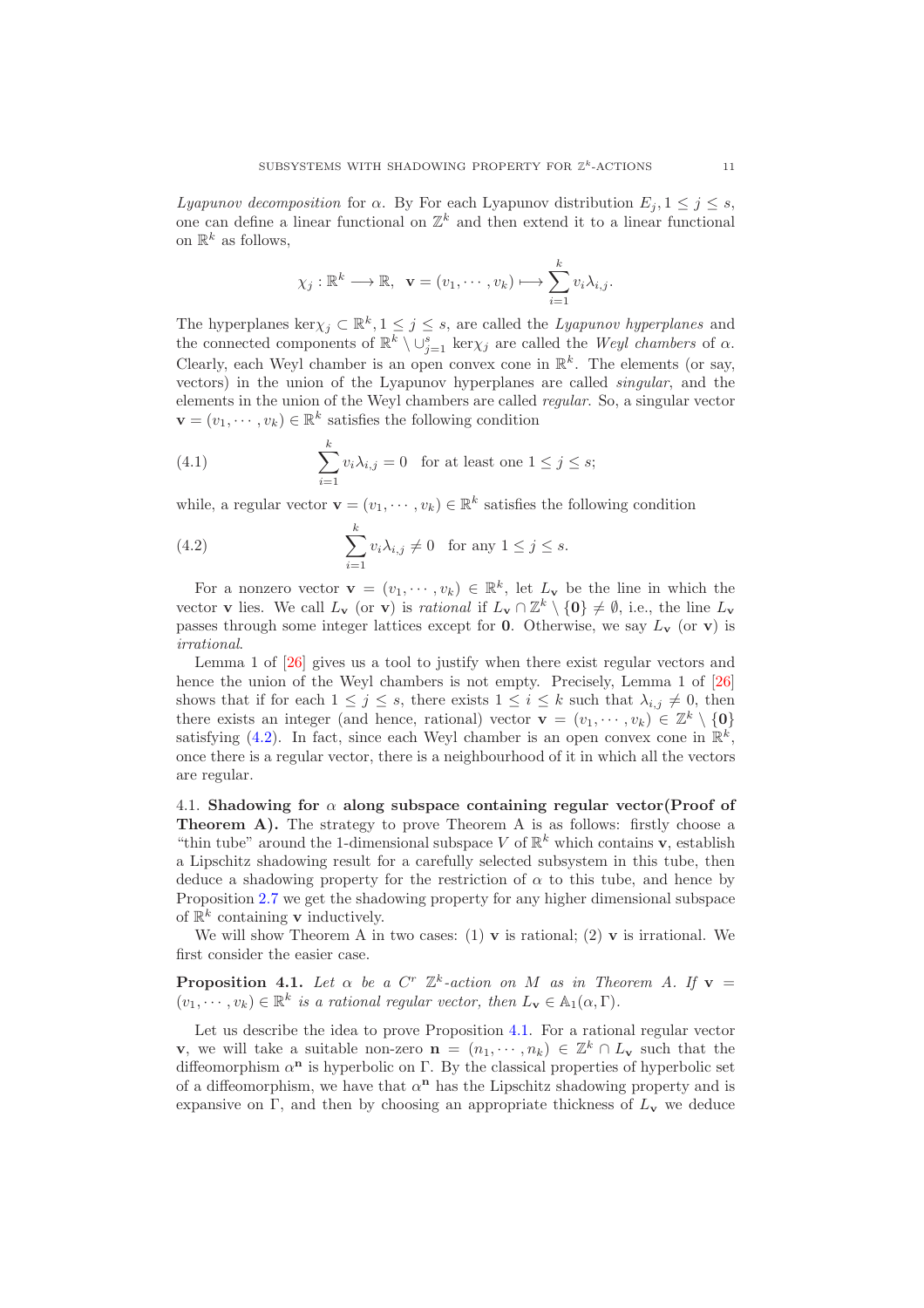$L_v \in \mathbb{A}_1(\alpha, \Gamma)$ . So we first state some basic concepts and properties of hyperbolic set of a diffeomorphism.

**Definition 4.2.** Let  $g : M \longrightarrow M$  be a diffeomorphism and  $\Lambda \subset M$  (where  $\Lambda$  is not necessarily compact) be g-invariant. We call that  $\Lambda$  is a *hyperbolic set* of g if there exist an invariant splitting  $T_\Lambda M = E^s \bigoplus E^u$  and a constant  $0 < \lambda < 1$  such that for  $m \geq 0$ ,

$$
||Dg^m(x)v|| \le \lambda^m ||v|| \text{ for } v \in E^s(x)
$$

and

<span id="page-11-1"></span>
$$
||Dgm(x)v|| \ge \lambda^{-m}||v|| \text{ for } v \in Eu(x).
$$

We call the number  $\lambda$  a hyperbolicity constant of g on  $\Lambda$ .

By Theorem 4.3 of the monograph of Wen [\[28\]](#page-24-5), for the hyperbolic set  $\Lambda$  of q, the corresponding hyperbolic decomposition  $T_{\Lambda}M = E^s \bigoplus E^u$  is continuous, and moreover, it can be continuously extended to the closure of  $\Lambda$  such that  $g_{\overline{\Lambda}}$ , which is the restriction of g on  $\overline{\Lambda}$ , is also hyperbolic. By this observation, we have that there exists a positive number  $r$ 

(4.3) 
$$
\sup_{x \in \Lambda} \angle (E^s(x), E^u(x)) \ge r.
$$

Let  $\varepsilon, \delta > 0$ . A sequence of points  $\xi = \{x_p\}_{p \in \mathbb{Z}}$  is said to be a  $\delta$ -pseudo orbit for g on  $\Lambda$  if  $\xi \subset \Lambda$  and  $\sup_{p\in \mathbb{Z}} d(g(x_p), x_{p+1}) \leq \delta$ . We say that  $x \in M$   $\varepsilon$ -shadows  $\xi$  if  $\sup_{p\in\mathbb{Z}}d(g^p(x),x_p)\leq\varepsilon.$ 

We say that g has the Lipschitz shadowing property on  $\Lambda$  provided there exist  $\delta_0, L > 0$  such that any δ-pseudo orbit for g in  $\Lambda$  with  $\delta \leq \delta_0$  can be L $\delta$ -shadowed by some point  $x \in M$ . We say that g is expansive on  $\Lambda$  provided there is an expansive constant  $\rho_{\Lambda} > 0$  such that for any  $x, y \in \Lambda$ ,  $\sup_{p \in \mathbb{Z}} d(g^p(x), g^p(y)) \leq \rho_{\Lambda}$  implies that  $x = y$ . We say that g is topologically Anosov on  $\Lambda$  provided g is expansive and has the shadowing property on  $\Lambda$ .

The following properties about hyperbolic set of a diffeomorphism are classical, we can see them in many books on differentiable dynamical systems (see, [\[13\]](#page-23-15), [\[23\]](#page-24-0) and [\[28\]](#page-24-5), for example).

<span id="page-11-0"></span>**Lemma 4.3.** Let  $g : M \longrightarrow M$  be a diffeomorphism and  $\Lambda \subset M$  a hyperbolic set of g. Then g has the Lipschitz shadowing property and is expansive, and hence is topologically Anosov on Λ.

*Proof of Proposition [4.1.](#page-10-1)* Let  $\mathbf{v} = (v_1, \dots, v_k)$  be a rational nonzero vector which satisfies [\(4.2\)](#page-10-0). If there exists some components in **v** are zero, say  $v_1, \dots, v_l = 0$ for some  $1 \leq l < k$ , we may first consider the  $\mathbb{Z}^{k-l}$ -action  $\alpha'$  on M generated by  $\{f_{l+1}, \dots, f_k\}$  and show that  $L_{\mathbf{v}'} \in \mathbb{A}_1(\alpha', \Gamma)$  for  $\mathbf{v}' = (v_{l+1}, \dots, v_k)$ , and hence get  $\tilde{L}_{\mathbf{v}} \in \mathbb{A}_1(\alpha, \Gamma)$ . So, we assume that each component  $v_i$  in  $\mathbf{v}$  is not 0 in the following. By  $(4.2)$ , we can write the set  $\{1, \dots, s\}$  into a disjoint union of the following two subsets

<span id="page-11-2"></span>(4.4) 
$$
J_1 = \{j : \sum_{i=1}^k v_i \lambda_{i,j} < 0\} \text{ and } J_2 = \{j : \sum_{i=1}^k v_i \lambda_{i,j} > 0\}.
$$

Take  $a > 0$  small enough such that

<span id="page-11-3"></span>(4.5) 
$$
b_{\mathbf{v},1} := \max_{j \in J_1} \sum_{i=1}^k v_i(\lambda_{i,j} + a) < 0 \text{ and } b_{\mathbf{v},2} := \min_{j \in J_2} \sum_{i=1}^k v_i(\lambda_{i,j} - a) > 0.
$$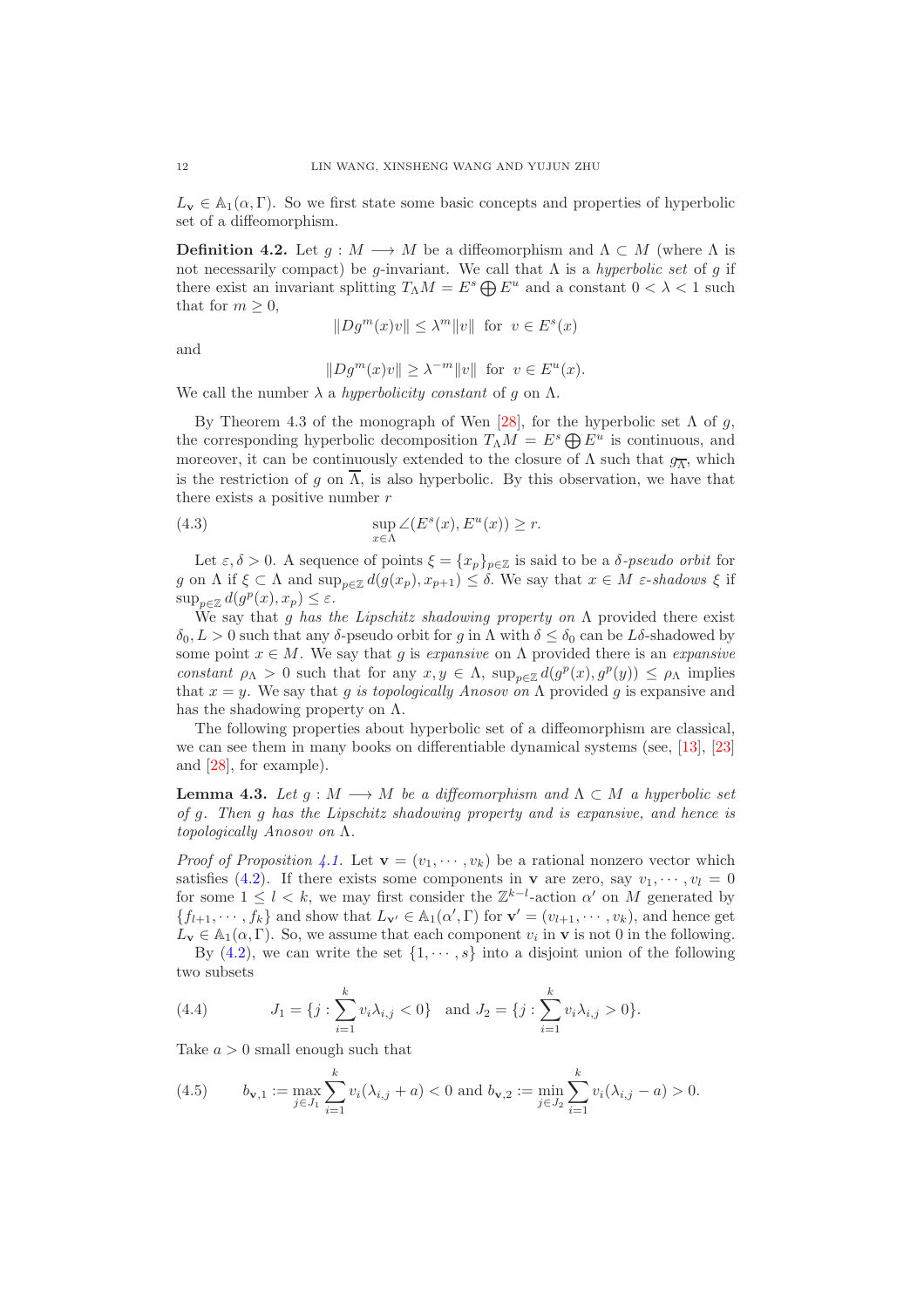Observe that,  $b_{l_{\mathbf{V}},1}$  decreases while  $b_{l_{\mathbf{V}},2}$  increases, as  $l > 0$  increases. Let

<span id="page-12-1"></span>(4.6) 
$$
b_{\mathbf{v}} = \min\{-b_{\mathbf{v},1}, b_{\mathbf{v},2}\}.
$$

By the basic assumption, the convergence in  $(1.1)$  is uniform, hence for the above  $a > 0$  there exist  $N > 0$  such that when  $|n| > N$ , the inequalities in [\(1.2\)](#page-2-0) hold. Since we have assumed that each component  $v_i$  in  $\bf{v}$  is not 0, we can take a nonzero vector  $\mathbf{n}^* = (n_1^*, \dots, n_k^*) \in L_\mathbf{v} \cap \mathbb{Z}^k$  such that  $|n_i^*| > N$  for each  $i = 1, \dots, k$ .

We claim that for the above  $\mathbf{n}^*$ , the diffeomorphism  $g := \alpha^{\mathbf{n}^*}$  on M is hyperbolic on Γ. For each  $x \in Γ$ , denote

<span id="page-12-2"></span>(4.7) 
$$
E^{s}(x) = \bigoplus_{j \in J_{1}} E_{j}(x) \text{ and } E^{u}(x) = \bigoplus_{j \in J_{2}} E_{j}(x).
$$

From the choice of  $\mathbf{n}^*$  we conclude that for each  $0 \neq v \in E^s(x)$  and  $m > 0$ ,

$$
||Dg^{m}(x)v|| = ||D(\alpha^{n^{*}})^{m}(x)v|| = ||D(f_{1}^{n^{*}} \circ \cdots \circ Df_{k}^{n^{*}})^{m}(x)v|| \leq (e^{-b_{n^{*}}})^{m}||v||;
$$
  
and for each  $0 \neq u \in E^{u}(x)$  and  $m > 0$ ,

$$
||Dg^m(x)u|| = ||D(\alpha^{n^*})^m(x)u|| = ||D(f_1^{n_1^*} \circ \cdots \circ Df_k^{n_k^*})^m(x)v|| \geq (e^{b_{n^*}})^m ||u||.
$$

Note that  $b_{n^*} > 0$ , hence  $e^{-b_{n^*}} < 1$  and  $e^{b_{n^*}} > 1$ . Thus the claim holds.

By Lemma [4.3,](#page-11-0) we have that the above  $\alpha^{n^*}$  has the Lipschitz shadowing property (with the corresponding constants  $\delta_0^*, L^* > 0$ ) and is expansive (with the expansiveness constant  $\rho^* > 0$  on  $\Gamma$ . Let  $\mathbf{n}^{\circ} = (n_1^{\circ}, \cdots, n_k^{\circ})$  be one of the two elements in  $L_v \cap \mathbb{Z}^k \setminus \{0\}$  with the smallest norm. Let  $l^* = \frac{|\mathbf{n}^{\diamond}|}{|\mathbf{n}^*|}$ , then  $l^*$  is an integer and  $\mathbf{n}^* = l^* \mathbf{n}^\diamond$ . Define

$$
L_1 = \max_{x \in M} \|D\alpha^{n^{\diamond}}(x)\|, L_2 = \max\{1, \frac{L_1^{l^*} - 1}{L_1 - 1}\} \text{ and } \delta_0 = \frac{\delta_0^*}{L_2}.
$$

Let  $\xi = \{x_p\}_{p\in\mathbb{Z}}$  be a δ-pseudo orbit for  $\alpha^{n^{\circ}}$  in  $\Gamma$  with  $\delta \leq \delta_0$ , then its subsequence  $\xi' = \{x_{l^*p}\}_{p \in \mathbb{Z}}$  must be a  $L_2\delta(<\delta_0^*)$ -pseudo orbit for  $\alpha^{n^*}$ , and hence can be  $L^*L_2\delta$ -shadowed by some point  $x \in M$  for  $\alpha^{n^*}$ . Therefore,  $\xi$  can be  $(1+L^*L_1^{l^*})$  $_{1}^{l^{\ast}})L_{2}\delta$ shadowed by x with respect to  $\alpha^{n^{\circ}}$ . Denote  $L = (1 + L^* L_1^{i^*})$  $\mu_1^*$ ) $L_2$ . Thus  $\alpha^{n^{\diamond}}$  has the Lipschitz shadowing property with the corresponding constants  $\delta_0, L > 0$ . Furthermore, it is not difficult to see that  $\alpha^{n^{\circ}}$  is expansive on  $\Gamma$  with the expansiveness constant  $\rho = \frac{\rho^*}{\max\{1, L_1^{l*}\}}$ .

Let

 $t_0 = \min\{\pi_{L_v}(\mathbf{n}) : \mathbf{n} = (n_1, \dots, n_k) \in \mathbb{Z}^k \text{ with } 0 < |n_i| \leq |n_i^{\diamond}|, 1 \leq i \leq k\}.$ 

Clearly, for any  $0 < t < t_0$ , we have

$$
L_{\mathbf{v}}^{t} \cap \mathbb{Z}^{k} = \{l\mathbf{n}^{\diamond} : l \in \mathbf{Z}\}.
$$

Therefore, we have that  $L_v \in \mathbb{A}_1(\alpha, \Gamma)$  and hence completes the proof of this proposition. sition.

In the following we will consider the harder case.

<span id="page-12-0"></span>**Proposition 4.4.** Let  $\alpha$  be a  $C^r$   $\mathbb{Z}^k$ -action on M as in Theorem A. If  $\mathbf{v} =$  $(v_1, \dots, v_k) \in \mathbb{R}^k$  is an irrational regular vector, then  $L_{\mathbf{v}} \in \mathbb{A}_1(\alpha, \Gamma)$ .

To prove this proposition, we will use the strategy similar to that for Proposition [4.1.](#page-10-1) However, there is no non-zero  $\mathbf{n} = (n_1, \dots, n_k) \in \mathbb{Z}^k \cap L_{\mathbf{v}}$  in this case. We will choose a sequence of diffeomorphisms of  $M$  carefully in a thin tube around  $L_{\mathbf{v}}$  such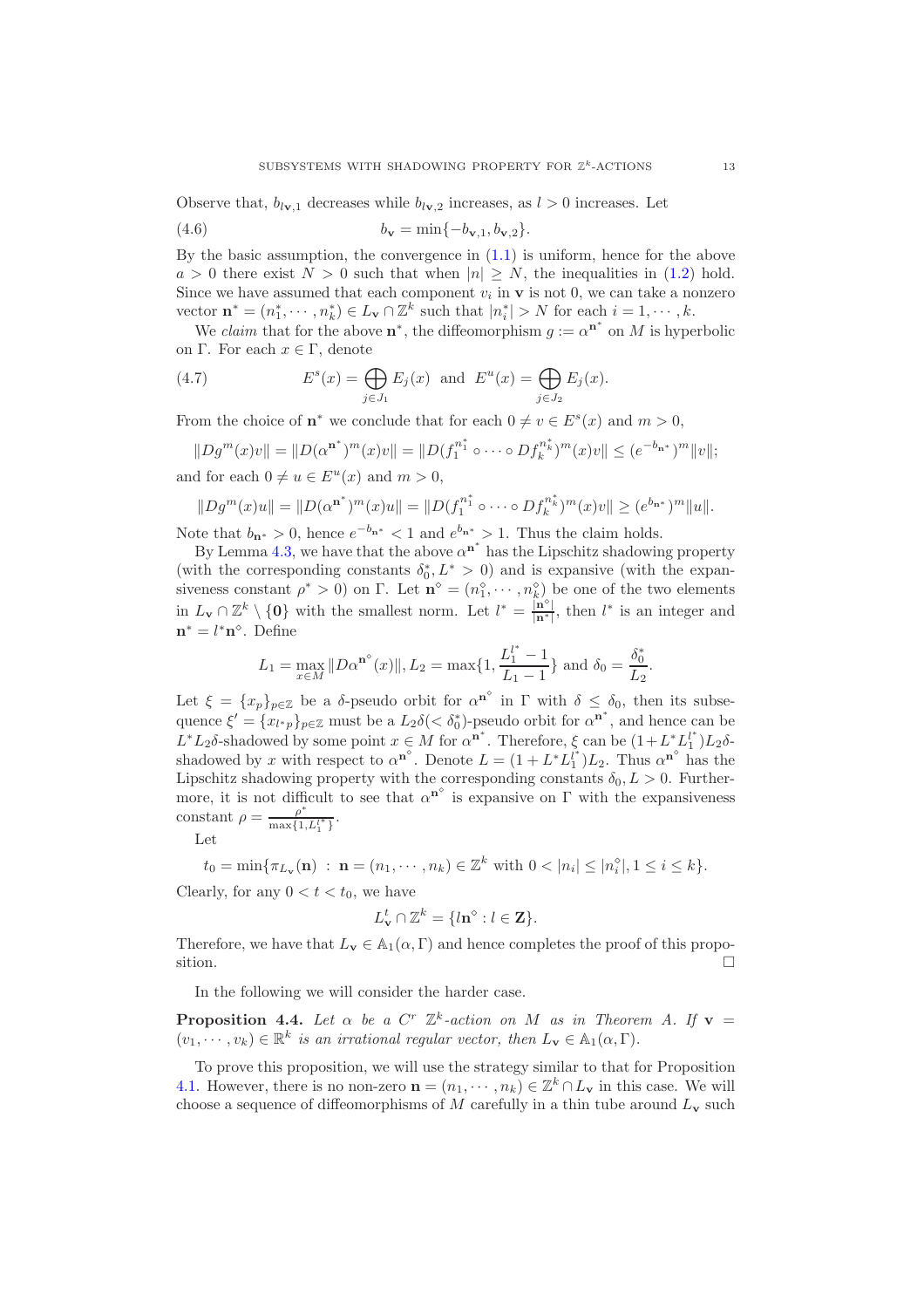that the induced nonautonomous system is topologically Anosov on  $\Gamma$ , and then deduce  $L_{\mathbf{v}} \in \mathbb{A}_1(\alpha, \Gamma)$ .

Now, we introduce some basic notations and establish some basic properties for nonautonomous dynamical systems induced by a sequence of maps. Let  ${g_p}_{p \in \mathbb{Z}}$  be a sequence of diffeomorphisms of M. For any  $p \in \mathbb{Z}, m \geq 0$ , define

<span id="page-13-0"></span>(4.8) 
$$
g_p^m := \begin{cases} g_{p+m-1} \circ \cdots \circ g_p & m \ge 2 \\ g_p & m = 1 \\ id & m = 0. \end{cases}
$$

Denote by  $\mathcal G$  the nonautonomous system generated by  $\{g_p\}_{p\in\mathbb Z}$  (or say by  $\{g_p^m:p\in\mathbb Z\}$ )  $\mathbb{Z}, m \geq 0$ ). Let  $\Lambda \subset M$  be invariant with respect to each  $g_p, p \in \mathbb{Z}$ . We call it is G-invariant.

**Definition 4.5.** We call that  $\Lambda \subset M$  is a *hyperbolic set* of G if it is G-invariant and there exist an invariant splitting  $T_\Lambda M = E^s \bigoplus E^u$  and a constant  $0 < \lambda < 1$  such that for  $p \in \mathbb{Z}, m \geq 0$ ,

$$
||Dg_p^m(x)v|| \le \lambda^m ||v|| \text{ for } v \in E^s(x)
$$

and

$$
||Dg_p^m(x)v|| \ge \lambda^{-m} ||v|| \text{ for } v \in E^u(x).
$$

We call the number  $\lambda$  a hyperbolicity constant of  $\mathcal G$  on  $\Lambda$ .

Let  $\varepsilon, \delta > 0$ . A sequence of points  $\xi = \{x_p\}_{p \in \mathbb{Z}}$  is said to be a  $\delta$ -pseudo orbit for  $\mathcal G$  on Γ if  $\xi \subset \Lambda$  and

$$
\sup_{p \in \mathbb{Z}} d(g_p(x_p), x_{p+1}) \le \delta.
$$

We say that  $x \in M$  *ε-shadows* such a pseudo orbit  $\xi$  if

$$
\max \{ \sup_{p \ge 0} d(g_0^p(x), x_p), \sup_{p < 0} d((g_p^{-p})^{-1}(x), x_p) \} \le \varepsilon.
$$

We say that G has the Lipschitz shadowing property on  $\Lambda$  provided there exist  $\delta_0, L > 0$  such that any δ-pseudo orbit for G in  $\Lambda$   $\delta \leq \delta_0$  can be  $L\delta$ -shadowed by some point  $x \in M$ . For any  $x, y \in \Lambda$ , let

$$
d_{\mathcal{G}}(x,y) := \max \{ \sup_{p \ge 0} d(g_0^p(x), g_0^p(y)), \sup_{p < 0} d((g_p^{-p})^{-1}(x), (g_p^{-p})^{-1}(y)) \}
$$

We say that G is expansive on  $\Lambda$  provided there is an expansive constant  $\rho_{\Lambda} > 0$ such that for any  $x, y \in \Lambda$ ,

$$
d_{\mathcal{G}}(x,y) \leq \rho_{\Lambda} \Longrightarrow x = y.
$$

We say that G is topologically Anosov on  $\Lambda$  provided G is expansive and has the shadowing property on  $\Lambda$ .

<span id="page-13-1"></span>**Lemma 4.6.** Let  $\{g_p\}_{p\in\mathbb{Z}}$  be a sequence of diffeomorphisms of M, G be the induced nonautonomous system and  $\Lambda$  be  $\mathcal{G}\text{-}invariant$ . If  $\Lambda \subset M$  is hyperbolic for  $\mathcal{G}$ , then G has the Lipschitz shadowing property and is expansive, and hence is topologically Anosov on Λ.

*Proof.* Assume  $\Lambda \subset M$  is a hyperbolic set for G with the invariant splitting  $T_{\Lambda}M =$  $E^s \bigoplus E^u$  and a hyperbolicity constant  $\lambda$ . We will adapt the standard techniques in proving that a diffeomorphism is topologically Anosov on a hyperbolic set (Lemma [4.3\)](#page-11-0) to the nonautonomous case. We only give the outline of the proof.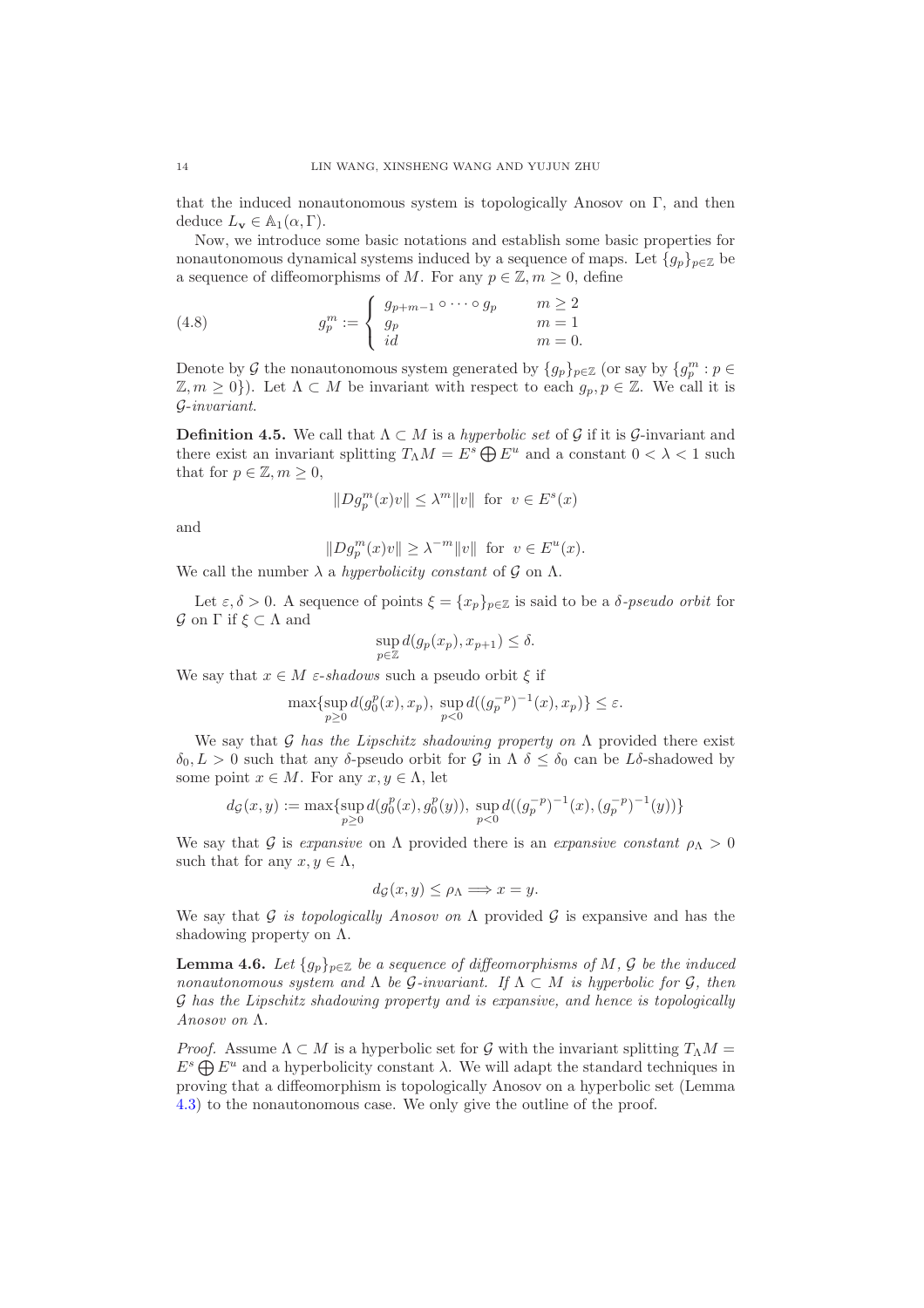Part 1. We show that G has the Lipschitz shadowing property on  $\Lambda$ . We will show that for a  $\delta$ (sufficiently small)-pseudo orbit  $\xi = \{x_p\}_{p \in \mathbb{Z}}$  of G on  $\Lambda$ , one can find a (unique) point  $x \in M$  and some  $L > 0$  such that x  $L\delta$ -shadowing  $\xi$ , i.e.,

(4.9) 
$$
\max \{ \sup_{p \ge 0} d(g_0^p(x), x_p), \sup_{p < 0} d((g_p^{-p})^{-1}(x), x_p) \} \le L\delta.
$$

Once this is done, we let

(4.10) 
$$
v_p^* := \begin{cases} \exp_{x_p}^{-1}(g_0^p(x)) & p \ge 0\\ \exp_{x_p}^{-1}((g_p^{-p})^{-1}(x)) & p < 0, \end{cases}
$$

where  $\exp_x$  is the standard exponential mapping from a small neighborhood of the zero vector in  $T_xM$  to its image, and hence the sequence of the vectors  $v^* := \{v_p^* : p^*v_p : p^*v_p : p^*v_p\}$  $p \in \mathbb{Z}$  satisfying

(4.11) 
$$
v_{p+1}^{*} = \exp_{x_{p+1}}^{-1} \circ g_{p} \circ \exp_{x_{p}}(v_{p}^{*}), \ \ p \in \mathbb{Z}.
$$

For such pseudo orbit  $\xi = \{x_p\}_{p \in \mathbb{Z}}$ , define a Banach space

<span id="page-14-2"></span><span id="page-14-0"></span>
$$
\mathfrak{X} = \{ v = \{ v_p \}_{p \in \mathbb{Z}} : v_p \in T_{x_p} M, p \in \mathbb{Z} \},\
$$

with the norm  $||v|| = \sup_{n \in \mathbb{Z}} ||v_n||$ . Define an operator  $\Psi$  on a small neighborhood  $\mathfrak B$  of the zero section in  $\hat{\mathfrak X}$  by

(4.12) 
$$
(\Psi(v))_{p+1} = \exp_{x_{p+1}}^{-1} \circ g_p \circ \exp_{x_p}(v_p),
$$

and a linear operator  $A$  on  $\mathfrak{B}$  by

(4.13) 
$$
(Av)_{p+1} = ((A^s + A^u)v)_{p+1} = (A_p^s + A_p^u)v_p,
$$

where

<span id="page-14-1"></span>
$$
A_p^s = \Pi_{x_{p+1}}^s \circ D(\exp_{x_{p+1}}^{-1} \circ g_p \circ \exp_{x_p})(0) \circ \Pi_{x_p}^s
$$

and

$$
A_p^u = \Pi_{x_{p+1}}^u \circ D(\exp_{x_{p+1}}^{-1} \circ g_p \circ \exp_{x_p})(0) \circ \Pi_{x_p}^u,
$$

in which  $\Pi_x^s: T_xM \to E_x^s$  is the projection onto  $E_x^s$  along  $E_x^u$  and  $\Pi_x^u$  is defined in a similar way. Let  $\Phi = \Psi - A$ . By [\(4.12\)](#page-14-0) and [\(4.13\)](#page-14-1), [\(4.11\)](#page-14-2) is equivalent to

(4.14) 
$$
v^* = \Psi(v^*) = Av^* + \Phi(v^*).
$$

From [\(4.3\)](#page-11-1) and the fact  $D(\exp_x)(0) = id$ , for any  $\lambda' \in (\lambda, 1)$  we can take  $\delta$  small enough such that

$$
\max_{p\in\mathbb{Z}}\max\{\|A_p^s|_{E_{x_p}^s}\|,\|(A_p^u|_{E_{x_{p+1}^u}})^{-1}\|\}<\lambda',
$$

i.e.,  $\max\{\|A^s|_{E^s}\|, \|(A^u|_{E^u})^{-1}\|\} < \lambda'$ . Since G is smooth,  $\Phi$  is a Lipschitz map and its Lipschitz constant Lip $\Phi$  tends to zero as  $\delta$  tends to zero. By these properties about A and  $\Phi$ , we can apply a standard technical lemma (see Lemma 2.5 of [\[28\]](#page-24-5), for example) for the operator  $\Psi = A + \Phi$  to conclude that there exist  $\delta_0, L > 0$  such that for any  $\delta(<\delta_0)$ -pseudo orbit  $\{x_p\}_{p\in\mathbb{Z}}$ , the operator  $\Psi$  is well-defined on the  $L\delta$ -neighborhood  $\mathfrak B$  of the zero section in  $\mathfrak X$  and is contracting, and therefore has a fixed point  $v^*$  in  $\mathfrak{B}$ , clearly  $||v^*|| \leq L\delta$ . We get the desired property.

Part 2. We prove that G is expansive on  $\Lambda$ . Since G is hyperbolic on  $\Lambda$ , using the standard graph transform method we can establish the stable manifold theorem for G on  $\Lambda$ . Moreover, there exists  $r > 0$  and  $\rho_{\Lambda} > 0$  such that for  $x, y \in \Lambda$  with  $d(x, y) \leq \rho_{\Lambda}$  then the local stable manifold  $W_r^s(x)$  (resp. the local unstable manifold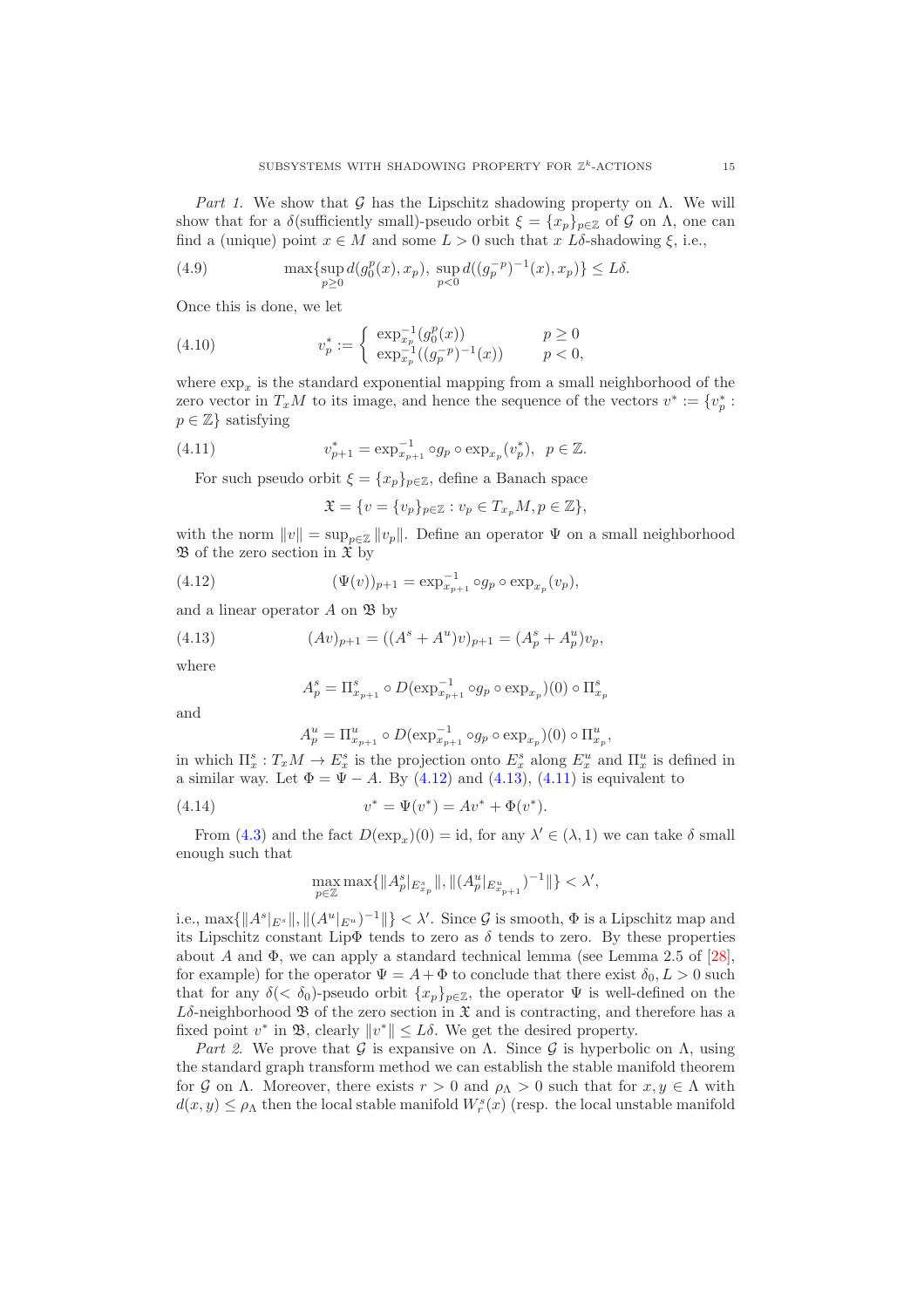$W_r^u(x)$  and local unstable manifold  $W_r^u(y)$  (resp. the local stable manifold  $W_r^s(y)$ ) of size r intersects transversally, here for  $x \in \Lambda$ ,

$$
W^s_r(x):=\{y\in M: \sup_{p\geq 0} d(g^p_0(x),g^p_0(y))\leq r\}
$$

and

$$
W_r^u(x) := \{ y \in M : \sup_{p \le 0} d((g_p^{-p})^{-1}(x), (g_p^{-p})^{-1}(y)) \le r \}.
$$

Therefore, for  $x, y \in \Lambda$  satisfying  $d_{\mathcal{G}}(x, y) \leq \rho_{\Lambda}$ , we have that  $y \in W_r^s(x) \cap W_r^u(x)$ . From the fact  $W_r^s(x) \cap W_r^u(x) = \{x\}$  for sufficiently small r we get  $x = y$  immediately.

This completes the proof of the lemma.

*Proof of Proposition [4.4.](#page-12-0)* Let  $\mathbf{v} = (v_1, \dots, v_k)$  be an irrational nonzero vector which satisfies [\(4.2\)](#page-10-0). For the similar reason as at the beginning of the proof of Proposition [4.1,](#page-10-1) we assume that each component  $v_i$  in  $\bf{v}$  is not 0.

Now we take some quantities as in the proof of Proposition [4.1.](#page-10-1) Precisely, by [\(4.2\)](#page-10-0), we write the set  $\{1, \dots, s\}$  into a disjoint union  $J_1 \cup J_2$ , where  $J_1$  and  $J_2$  are as in  $(4.4)$ . Take  $a > 0$  small enough such that the inequalities in  $(4.5)$  hold and let  $b_{\mathbf{v}} = \min\{-b_{\mathbf{v},1}, b_{\mathbf{v},2}\}\$ as that in [\(4.6\)](#page-12-1). By the basic assumption, for the above  $a > 0$  take  $N = N(a) > 0$  such that when  $|n| \geq N$ , the inequalities in [\(1.2\)](#page-2-0) hold.

Note that the vector  $\mathbf{v} = (v_1, \dots, v_k)$  is irrational and satisfies the condition [\(4.2\)](#page-10-0). We can take a positive number  $t_0$  in  $[\sqrt{k}, 2\sqrt{k}]$  as the thickness of  $L_v$ , and then choose the above  $a > 0$  small enough and the corresponding  $N = N(a, t_0)$  large enough such that there exists a sequence  $\{\mathbf{n}^{(p)} = (n_1^{(p)}, \dots, n_k^{(p)})\}$  $\{L_k^{(p)})\}_{p\in\mathbb{Z}}\in L_{\mathbf{v}}^{t_0}\cap\mathbb{Z}^k$ with  $\mathbf{n}^{(0)} = \mathbf{0}$  and  $\text{sgn}(n_i^{(p+1)} - n_i^{(p)}) = \text{sgn}(v_i), 1 \leq i \leq k$ , and satisfying the following conditions

<span id="page-15-0"></span>(4.15) 
$$
N \leq \sup_{p \in \mathbb{Z}} \max_{1 \leq i \leq k} |n_i^{(p+1)} - n_i^{(p)}| \leq 2N,
$$

<span id="page-15-1"></span>(4.16) 
$$
\lambda_1 := \sup_{p \in \mathbb{Z}} \max_{j \in J_1} \sum_{i=1}^k (n_i^{(p+1)} - n_i^{(p)})(\lambda_{i,j} + a) < 0
$$

and

(4.17) 
$$
\lambda_2 := \inf_{p \in \mathbb{Z}} \min_{j \in J_2} \sum_{i=1}^k (n_i^{(p+1)} - n_i^{(p)})(\lambda_{i,j} - a) > 0.
$$

Let

<span id="page-15-2"></span>
$$
\lambda = \min\{e^{\lambda_1}, e^{-\lambda_2}\}.
$$

Then  $0 < \lambda < 1$ .

We claim that the nonautonomous system  $\mathcal G$  generated by the sequence  $\{g_p =$  $\alpha^{n^{(p+1)}-n^{(p)}}\}_{p\in\mathbb{Z}}$  of diffeomorphisms on M is hyperbolic on  $\Gamma$ . For any  $p\in\mathbb{Z}, m\geq 0$ , define  $g_p^m$  as in [\(4.8\)](#page-13-0). For each  $x \in \Gamma$ , denote  $E^s(x)$  and  $E^u(x)$  as in [\(4.7\)](#page-12-2). From the choice of  $\mathcal G$  we conclude that for each  $0 \neq v \in E^s(x)$  and  $m > 0$ ,

$$
\|Dg_p^m(x)v\| = \|D(g_{m+p-1} \circ \cdots \circ g_p)(x)v\|
$$
  

$$
\leq \prod_{q=0}^{m-1} e^{b_{n(p+q+1)}-n(p+q)} \|v\| \leq (e^{\lambda_1})^m \|v\| \leq \lambda^m \|v\|.
$$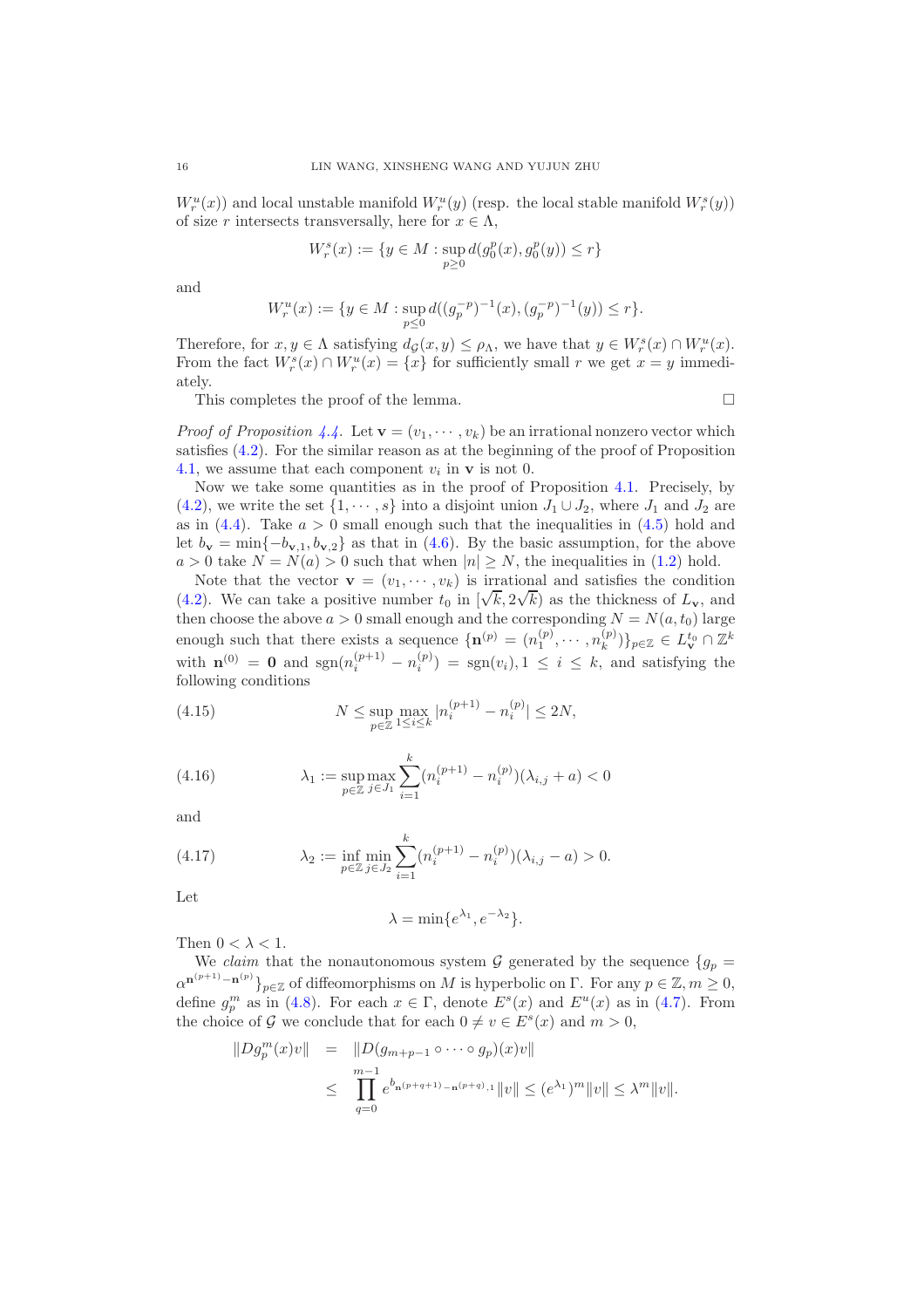Similarly, for each  $0 \neq u \in E^u(x)$  and  $m > 0$ ,

$$
||Dg_p^m(x)u|| = ||D(g_{m+p-1} \circ \cdots \circ g_p)(x)u||
$$
  
\n
$$
\geq \prod_{q=0}^{m-1} e^{b_{n(p+q+1)}-n^{(p+q)},2} ||u|| \geq (e^{-\lambda_2})^m ||u|| \geq \lambda^{-m} ||u||.
$$

Thus the claim holds.

By the above claim and Lemma  $4.6$ ,  $G$  has the Lipschitz shadowing property (with the corresponding constants  $\delta_0^*, L^* > 0$  and is expansive (with the expansiveness constant  $\rho^* > 0$ ) on Γ. By [\(4.15\)](#page-15-0), there is an upper bound, say  $2N\sqrt{k}$ , of the set  $\{|\mathbf{n}^{(p+1)} - \mathbf{n}^{(p)}| : p \in \mathbb{Z}\}\$ , and note that the thickness  $t_0 \in [\sqrt{k}, 2\sqrt{k}]$  of  $L_{\mathbf{v}}$  is finite (in fact  $t_0$  is quite small with respect to N). From this observation, we can use a strategy similar to that in the proof of Proposition [4.1](#page-10-1) to show that there exist  $\delta_0, L, L_2 > 0$  satisfying the following properties: let  $\xi = \{x_n : n \in L^{t_0}_{\mathbf{v}} \cap \mathbb{Z}^k\}$  be a  $\delta$ pseudo orbit of  $L^{t_0}_{\mathbf{v}}$  for  $\alpha$  in  $\Gamma$  with  $\delta \leq \delta_0$ , then its subsequence  $\xi' = \{x_{\mathbf{n}^{(p)}} : p \in \mathbb{Z}\}\$ must be a  $L_2\delta(<\delta_0^*)$ -pseudo orbit for G, and hence can be  $L^*L_2\delta$ -shadowed by some point  $x \in M$  for  $\mathcal{G}$ , and therefore,  $\xi$  can be  $L\delta$ -shadowed by x with respect to  $L^{t_0}_{\mathbf{v}}$ for  $\alpha$ . Thus  $L_{\mathbf{v}}$  has the Lipschitz shadowing property in  $\Gamma$  with the corresponding constants  $\delta_0, L > 0$ . Furthermore, take  $\rho > 0$  small enough such that for any  $x, y \in M$ ,

$$
d_{\alpha}^{L_{\mathbf{v}}^{t_0}}(x,y) \le \rho \Longrightarrow d_{\mathcal{G}}(x,y) \le \rho^*,
$$

and hence  $x = y$  since  $\rho^*$  is an expansiveness constant of  $\mathcal{G}$ . This means that  $L_{\mathbf{v}}$  is expansive on  $\Gamma$  and  $\rho$  is an expansiveness constant.

This completes the proof of this proposition.  $\Box$ 

Proof of Theorem A. Let  $\alpha : \mathbb{Z}^k \longrightarrow \text{Diff}^r(M,M)$  be a  $C^r \mathbb{Z}^k$ -action on M which satisfies the basic assumption. Let  $\mathbf{v} = (v_1, \dots, v_k) \in \mathbb{R}^k$  be regular. By Proposition [4.1](#page-10-1) and Proposition [4.4,](#page-12-0)  $L_v \in \mathbb{A}_1(\alpha, \Gamma)$ . Hence by (2) of Proposition [2.7,](#page-6-0) we have that for each  $1 \leq i \leq k$ ,

$$
\mathbb{A}_i(\alpha, \Gamma) = \{ V \in \mathbb{G}_i : V \text{ contains a regular vector} \}.
$$

 $\Box$ 

A classical property for a diffeomorphism on a hyperbolic set is structural sta-bility (see Theorem 4.19 of [\[28\]](#page-24-5), for example). Precisely, let  $q : M \longrightarrow M$  be a diffeomorphism and  $\Lambda \subset M$  a hyperbolic set of g. Then for any diffeomorphism g' which is  $C^1$  close to g, then there exists a homeomorphism h from  $\Lambda$  onto its image such that  $g' \circ h = h \circ g$  and h is  $C^0$  close to *id*. There are two classical methods to prove this result, one of them is to apply the shadowing property and expansivity of g on  $\Lambda$ . Hence by Theorem A, we have the following property concerning stability for  $\alpha$ .

**Proposition 4.7.** Let  $\alpha : \mathbb{Z}^k \longrightarrow \text{Diff}^r(M,M)$  be a  $C^r \mathbb{Z}^k$ -action on M which satisfies the basic assumption. Let  $\mathbf{v} \in \mathbb{Z}^k$  is a rational regular vector, then  $\alpha$  is structurally stable along  $L_v$  in the following sense: for any smooth  $\mathbb{Z}^k$ -action  $\alpha'$ which is  $C^1$  close to  $\alpha$ , then there exists a homeomorphism h from  $\Lambda$  onto its image such that  $(\alpha')^n \circ h = h \circ \alpha^n$  for any  $n \in L_v \cap \mathbb{Z}^k \setminus \{0\}$ , and moreover, h is  $C^0$  close to id.

We can see Theorem 8.1.18 of [\[14\]](#page-23-16) for a similar stability result for smooth actions of abelian groups.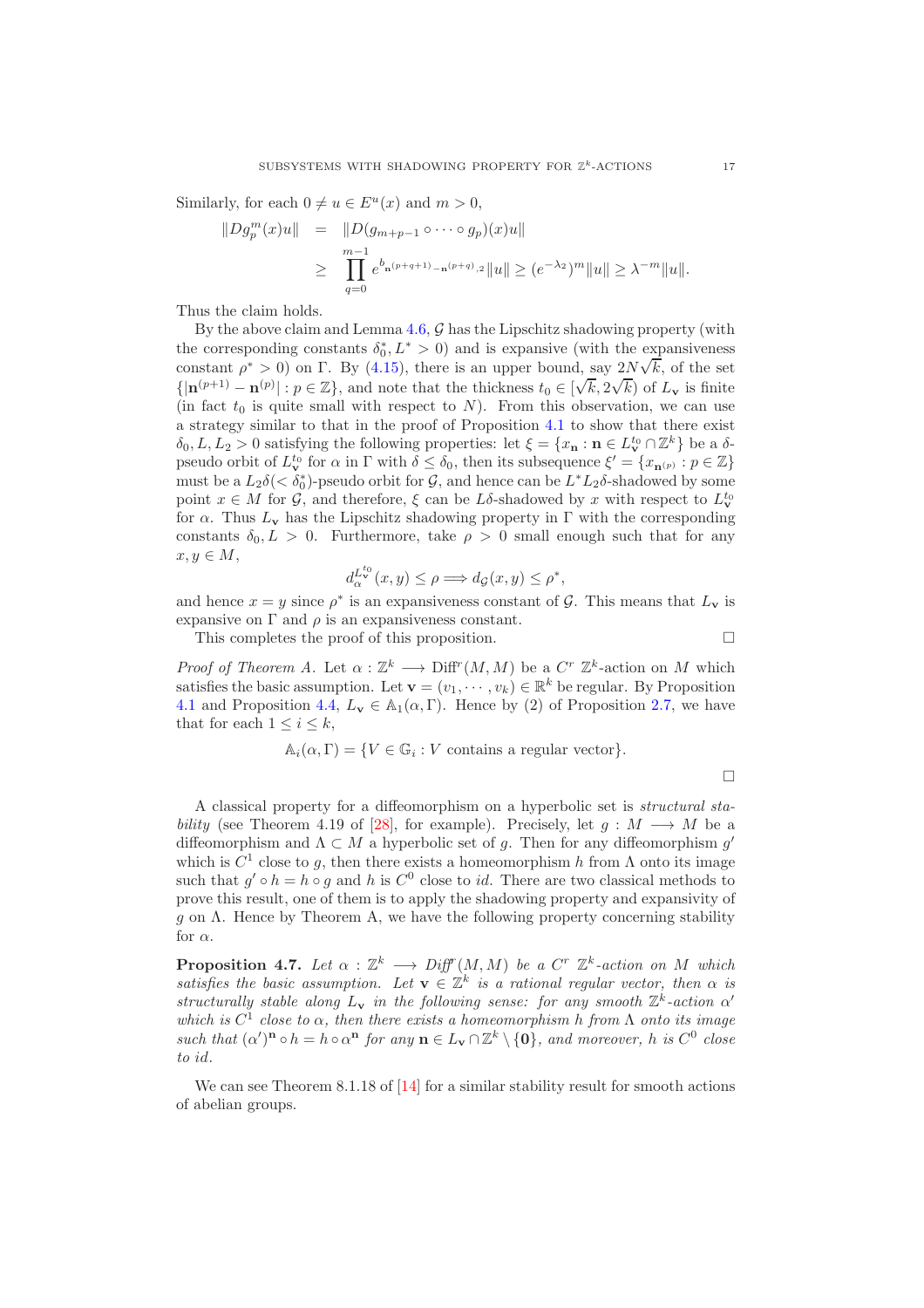4.2. Quasi-shadowing for  $\alpha$  along 1-dimensional subspace containing singular vectors (Proof of Theorem B). In this subsection, we will consider the shadowing property for  $\alpha$  along 1-dimensional subspaces of  $\mathbb{R}^k$  which contains singular vectors. Let  $\mathbf{v} \in \mathbb{R}^k$  be a singular vector, recall that we say v is a firsttype singular vector if there exist at least two indexes  $j, j' \in \{1, \dots, s\}$  such that  $\sum_{i=1}^k v_i \lambda_{i,j} = 0$  and  $\sum_{i=1}^k v_i \lambda_{i,j'} \neq 0$ . We say v is a second-type singular vector if for all  $j \in \{1, \dots, s\}, \sum_{i=1}^k v_i \lambda_{i,j} = 0.$ 

**Example 4.8.** For the  $\mathbb{Z}^2$ -action  $\alpha$  on the torus  $\mathbb{T}^2$  in Example [3.5,](#page-8-0) let  $L_1$  be the line in  $\mathbb{G}_1$  with slope 1. Then any nonzero vector in  $L_1$  is a second-type singular vector, and any  $\mathbf{v} \in \mathbb{R}^2 \setminus L_1$  is regular.

For the  $\mathbb{Z}^2$ -action  $\alpha$  on the torus  $\mathbb{T}^3$  in Example [3.6,](#page-9-0) let  $L_1$  be the line in  $\mathbb{G}_1$  with slope 1 as above. Then any nonzero vector in  $L_1$  is a second-type singular vector, any  $\mathbf{v} \in \mathbb{R}^2 \setminus L_1$  is a first-type singular vector, and hence there is no regular vector.

Moreover, for the  $\mathbb{Z}^2$ -action  $\alpha$  on the torus  $\mathbb{T}^4$  in Example [3.7,](#page-9-1) let  $L_i$  be the line in  $\mathbb{R}^2$  with slope  $-\log|\lambda_i| = \log|\mu_1|, i = 1, 2$ . Then any nonzero vector in  $L_1 \cup L_2$ is a first-type singular vector, and any  $\mathbf{v} \in \mathbb{R}^2 \setminus (L_1 \cup L_2)$  is regular.

Let  $\mathbf{v} = (v_1, \dots, v_k) \in \mathbb{R}^k$  be a first-type singular vector of  $\alpha$ , by [\(1.3\)](#page-2-1), we can write the set  $\{1, \dots, s\}$  into a disjoint union of the following three subsets (4.18)

<span id="page-17-1"></span>
$$
J_1 = \{j : \sum_{i=1}^k v_i \lambda_{i,j} < 0\}, J_2 = \{j : \sum_{i=1}^k v_i \lambda_{i,j} > 0\} \text{ and } J_3 = \{j : \sum_{i=1}^k v_i \lambda_{i,j} = 0\}.
$$

For  $x \in \Gamma$ , define

<span id="page-17-2"></span>(4.19) 
$$
E^s(x) = \bigoplus_{j \in J_1} E_j(x), E^u(x) = \bigoplus_{j \in J_2} E_j(x)
$$
 and  $E^c(x) = \bigoplus_{j \in J_3} E_j(x)$ .

Then we get an invariant splitting  $T_{\Gamma}M = E^s \bigoplus E^c \bigoplus E^u$ .

Since there is a center distribution  $E^c$  in the above splitting, we can not expect that  $\alpha$  has the shadowing property along  $L_v$ . However, we can consider the so-called quasi-shadowing property instead.

<span id="page-17-0"></span>**Definition 4.9.** Let  $\mathbf{v} = (v_1, \dots, v_k) \in \mathbb{R}^k$  be a first-type singular vector of  $\alpha$ ,  $T_{\Gamma}M = E^s \bigoplus E^c \bigoplus E^u$  be the splitting defined as above. We say that  $L_{\mathbf{v}}$  has the quasi-shadowing property on  $\Gamma$  for  $\alpha$  provided there exists  $t > 0$  satisfying the following property: for any  $\varepsilon > 0$  there exists  $\delta > 0$  such that every  $\delta$ -pseudo orbit  $\xi = \{x_{\mathbf{n}} : \mathbf{n} \in L^t_{\mathbf{v}} \cap \mathbb{Z}^k\}$  of  $L^t_{\mathbf{v}}$  for  $\alpha$  in  $\Gamma$ , there is a set of points  $\{y_{\mathbf{n}} : \mathbf{n} \in L^t_{\mathbf{v}} \cap \mathbb{Z}^k\}$ ε-tracing it in which  $y_{n'}$ ,  $n'$  ∈  $L^t$  ∩  $\mathbb{Z}^k$ , is obtained from  $\alpha^{n'-n}(y_n)$  by a motion  $τ$ along the center direction (please see that in Lemma [4.12,](#page-18-0) for the meaning of the motion  $\tau$ ).

We can also see other shadowing properties which are analogous to the quasishadowing property in different settings in [\[6\]](#page-23-17), [\[27\]](#page-24-6) and [\[2\]](#page-23-18), etc.

## **Remark 4.10.** Let  $\alpha$  be a smooth  $\mathbb{Z}^k$ -action on M as in Theorem A and B.

(1) From Theorem A and Theorem B we can see that once a subspace V of  $\mathbb{R}^k$  contains a regular vector, then  $V \in A(\alpha, \Gamma)$  although there may be some (even many) singular vectors lying in V. This reflects that by the commutativity of the generators of  $\alpha$  the shadowing property of  $\alpha$  along V determines by weather V contains a regular direction.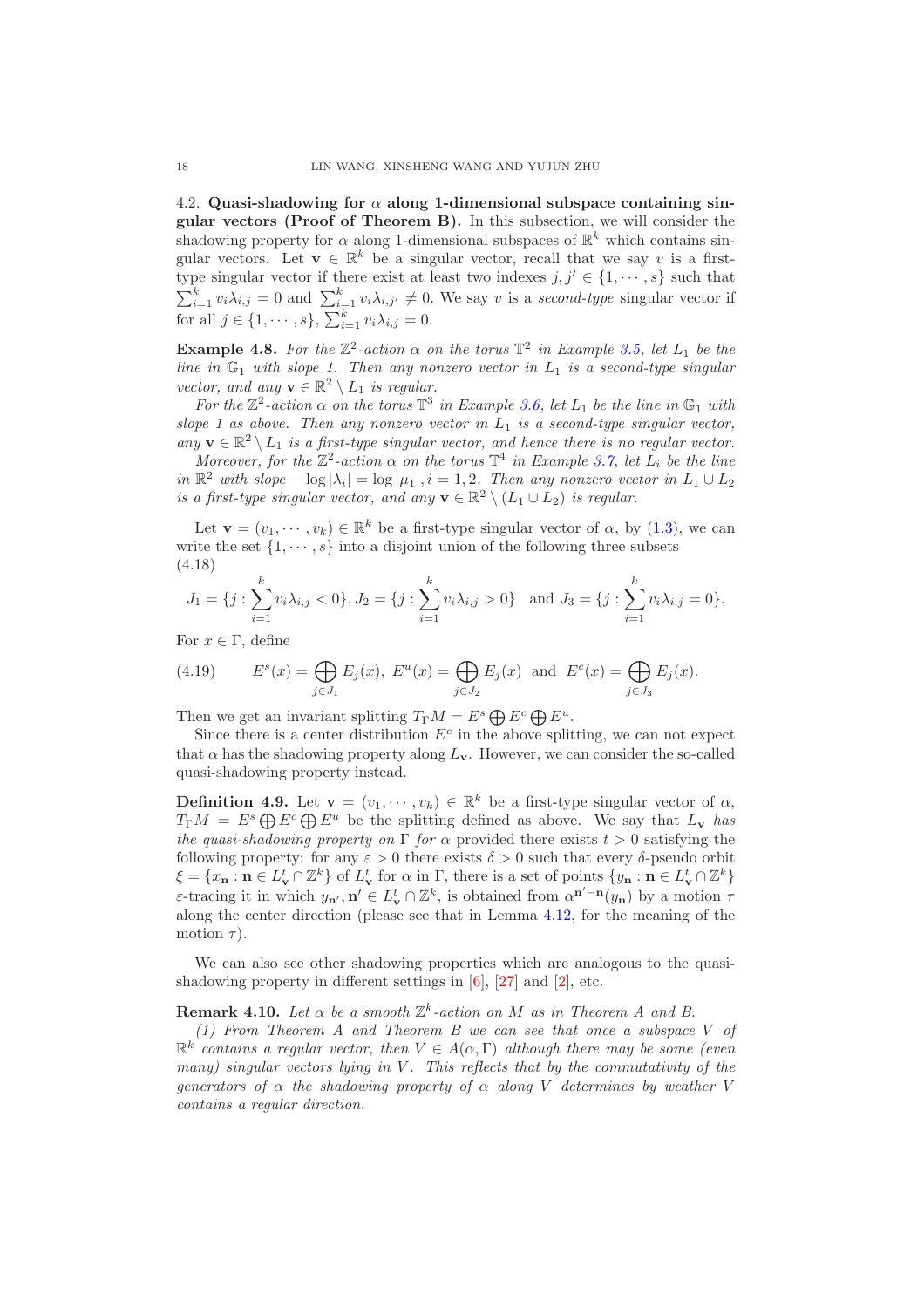$(2)$  A natural question is: how about the 1-dimensional subspace V which contains a second-type singular vector? In some particular cases, such as "linear"-actions on torus, V does not have shadowing property. For example, in Example [3.5,](#page-8-0)  $L_1$ has no shadowing property, where  $L_1$  is the line in  $\mathbb{G}_1$  with slope 1. However, we do not know weather there is an example which has the shadowing property along a 1-dimensional subspace V which contains a second-type singular vector.

We will apply the similar method as in Theorem A to prove Theorem B. We need to introduce the property of quasi-shadowing property for both autonomous and nonautonomous partially hyperbolic diffeomorphisms.

Let  ${g_p}_{p \in \mathbb{Z}}$  be a sequence of diffeomorphisms of M and G the (usually nonautonomous) system generated by  $\{g_p\}_{p\in\mathbb{Z}}$ . In particular, when  $g_p = g$  for any  $p \in \mathbb{Z}$ , then  $G$  is the autonomous system generated by  $g$ .

**Definition 4.11.** Let G be the system generated by  $\{g_p\}_{p\in\mathbb{Z}}$ . We call that  $\Lambda \subset M$  is a partially hyperbolic set of  $G$  if it is  $G$ -invariant and there exist an invariant splitting  $T_\Lambda M = E^s \bigoplus E^c \bigoplus E^u$  and constants  $0 < \lambda < \mu < 1$  such that for  $p \in \mathbb{Z}, m \ge 0$ ,

$$
||Dg_p^m(x)v|| \le \lambda^m ||v|| \text{ for } v \in E^s(x),
$$
  

$$
\mu^m ||v|| \le ||Dg_p^m(x)v|| \le \mu^{-m} ||v|| \text{ for } v \in E^c(x)
$$

and

$$
||Dg_p^m(x)v|| \ge \lambda^{-m} ||v|| \text{ for } v \in E^u(x).
$$

We call the numbers  $\lambda$  and  $\mu$  the partial hyperbolicity constants of  $\mathcal G$  on  $\Lambda$ .

By a similar discussion as in Theorem 4.3 of [\[28\]](#page-24-5), for the partially hyperbolic set  $\Lambda$  of  $\mathcal{G}$ , the corresponding decomposition  $T_{\Lambda}M = E^s \bigoplus E^c \bigoplus E^u$  is continuous, and moreover, it can be continuously extended to the closure of  $\Lambda$  such that  $\mathcal{G}_{\overline{\Lambda}}$  is also partially hyperbolic. By this observation, we have that there exists a positive number r

<span id="page-18-1"></span>(4.20) 
$$
\sup_{x \in \Lambda} \max \{ \angle (E^i(x), E^j(x)) : i, j = s, c, u, i \neq j \} \geq r.
$$

For a sequence of points  $\{x_p\}_{p\in\mathbb{Z}}\subset\Lambda$  and a sequence of vectors  $\{u_p\in E^c_{x_p}\}_{p\in\mathbb{Z}}$ with  $||u_p||$  is sufficiently small for any  $p \in \mathbb{Z}$ , we define a family of smooth maps  $\tau_{x_p} = \tau_{x_p}(\cdot, u_p)$  on a small neighborhood of  $x_p$ , as in [\[8\]](#page-23-19) and [\[9\]](#page-23-12), by

<span id="page-18-5"></span>(4.21) 
$$
\tau_{x_p}(y) = \exp_{x_p}(u_p + \exp_{x_p}^{-1} y).
$$

<span id="page-18-0"></span>**Lemma 4.12.** Let  $\{g_p\}_{p\in\mathbb{Z}}$  be a sequence of diffeomorphisms of M, G be the induced system and  $\Lambda$  be  $\mathcal G$ -invariant. If  $\Lambda \subset M$  is partially hyperbolic for  $\mathcal G$ , then  $\mathcal G$  has the quasi-shadowing property on  $\Lambda$  in the following sense: for any  $\varepsilon > 0$  there exists δ > 0 such that for any δ-pseudo orbit  $\{x_p\}_{p\in\mathbb{Z}}$  of G in Λ, there exist a sequence of points  $\{y_p\}_{p\in\mathbb{Z}}$  and a sequence of vectors  $\{u_p\in E_{x_p}^c\}_{p\in\mathbb{Z}}$  such that

<span id="page-18-2"></span>
$$
(4.22) \t\t d(x_p, y_p) < \varepsilon,
$$

where

(4.23) 
$$
y_p = \tau_{x_p}(g_{p-1}(x_{p-1})).
$$

<span id="page-18-4"></span><span id="page-18-3"></span>Moreover,  $\{y_p\}_{p\in\mathbb{Z}}$  and  $\{u_p\}_{p\in\mathbb{Z}}$  can be chosen uniquely so as to satisfy

(4.24) 
$$
y_p \in \exp_{x_p}(E_{x_p}^s + E_{x_p}^u).
$$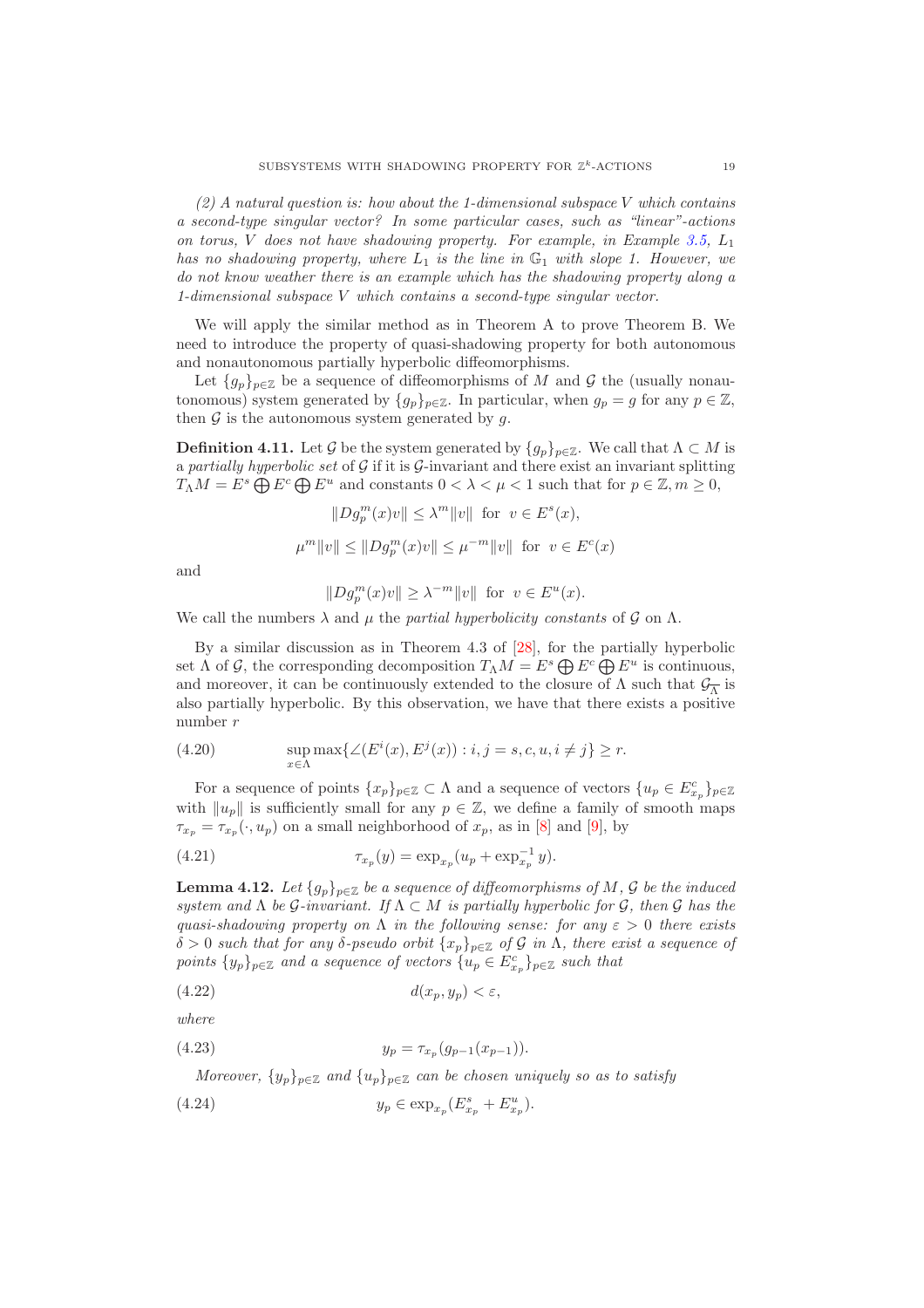*Proof.* Assume  $\Lambda \subset M$  is a partially hyperbolic set for G with the invariant splitting  $T_{\Lambda}M = E^s \bigoplus E^c \bigoplus E^u$  and the partial hyperbolicity constants  $\lambda$  and  $\mu$ . We will adapt the techniques in proving that a partially hyperbolic diffeomorphism has the quasi-shadowing property (Theorem A of  $[9]$ ) to our case. We only give the outline of the proof, for the detailed estimation we refer to the proof of Theorem A in [\[9\]](#page-23-12).

Recall that  $\|\cdot\|$  is the norm on TM. We define the norm  $\|\cdot\|_1$  on TM by  $||w||_1 = ||u|| + ||v||$  if  $w = u + v \in T_xM$  with  $u \in E_x^c$  and  $v \in E_x^u \oplus E_x^s$ . For any sequence  $\{x_k\}_{k\in\mathbb{Z}}$  in  $\lambda$ , Denote

$$
\mathfrak{X} = \{w = \{w_p\}_{p \in \mathbb{Z}} : w_p \in T_{x_p}M, p \in \mathbb{Z}\},\
$$
  

$$
\mathfrak{X}^c = \{u = \{u_p\}_{p \in \mathbb{Z}} : u_p \in E_{x_p}^c, p \in \mathbb{Z}\}
$$

and

$$
\mathfrak X^{us}=\{v=\{v_p\}_{p\in\mathbb Z}: v_p\in E^u_{x_p}\oplus E^s_{x_p}, p\in\mathbb Z\}.
$$

For any  $w = u + v \in \mathfrak{X}$ , where  $u \in \mathfrak{X}^c$  and  $v \in \mathfrak{X}^{us}$ , we also define

$$
||w|| = \sup_{p \in \mathbb{Z}} ||w_p||
$$
 and  $||w||_1 = ||u|| + ||v||$ .

By triangle inequality and the fact that the angles between  $E^c$  and  $E^u \oplus E^s$  are uniformly bounded away from zero, i.e.,  $(4.20)$ , we get that  $\|\cdot\|_1$  is equivalent to  $\|\cdot\|.$ 

For any  $\varepsilon > 0$ , we denote

$$
\mathfrak{B}(\varepsilon) = \{ w \in \mathfrak{X} : ||w|| \le \varepsilon \}, \qquad \mathfrak{B}^{us}(\varepsilon) = \{ w \in \mathfrak{X}^{us} : ||w|| \le \varepsilon \},
$$
  

$$
\mathfrak{B}_1(\varepsilon) = \{ w \in \mathfrak{X} : ||w||_1 \le \varepsilon \}.
$$

We denote  $\Pi_x^s : T_x M \to E_x^s$  be the projection onto  $E_x^s$  along  $E_x^c \oplus E_x^u$ .  $\Pi_x^c$  and  $\Pi_x^u$  are defined in a similar way.

Let  $\{x_p\}_{p\in\mathbb{Z}}$  be a  $\delta$ -pseudo orbit of  $\mathcal{G}$ . To find a sequence of points  $\{y_p\}_{p\in\mathbb{Z}}$  and a sequence of vectors  $\{u_p \in E_{x_p}^c\}_{p \in \mathbb{Z}}$  satisfying  $(4.22)$ ,  $(4.23)$  and  $(4.24)$ , we shall try to solve the equations

(4.25) 
$$
y_p = \tau_{x_p}(g_{p-1}(x_{p-1})), \quad p \in \mathbb{Z},
$$

for unknown  $\{y_p\}_{p\in\mathbb{Z}}$  and  $\{u_p \in E_{x_p}^c\}_{p\in\mathbb{Z}}$ , where  $\tau_x$  is defined in [\(4.21\)](#page-18-5). Put  $v_p =$  $\exp_{x_p}^{-1} y_p, p \in \mathbb{Z}$ . Then the equations [\(4.25\)](#page-19-0) can be written as

<span id="page-19-3"></span><span id="page-19-1"></span><span id="page-19-0"></span>
$$
v_p = \exp_{x_p}^{-1} \circ \tau_{x_p} (g_{p-1} \circ \exp_{x_{p-1}} v_{p-1}), \quad p \in \mathbb{Z}.
$$

By [\(4.21\)](#page-18-5), the equations are equivalent to

(4.26) 
$$
v_p = u_p + \exp_{x_p}^{-1} \circ g_{p-1} \circ \exp_{x_{p-1}} v_{p-1}, \quad p \in \mathbb{Z}.
$$

For sufficiently small  $a > 0$  define an operator  $\beta : \mathfrak{B}^{us}(a) \to \mathfrak{X}$  and a linear operator  $A: \mathfrak{B}^{us}(a) \to \mathfrak{X}^{us}$  by

(4.27) 
$$
(\beta(v))_p = \exp_{x_p}^{-1} \circ g_{p-1} \circ \exp_{x_{p-1}} v_{p-1}
$$

and

<span id="page-19-2"></span>(4.28) 
$$
(Av)_p = ((A^s + A^u)v)_p = (A_{p-1}^s + A_{p-1}^u)v_{p-1},
$$

where

(4.29) 
$$
A_{p-1}^{s} = \Pi_{x_p}^{s} \circ D(\exp_{x_p}^{-1} \circ g_{p-1} \circ \exp_{x_{p-1}})(0) \circ \Pi_{x_{p-1}}^{s},
$$

$$
A_{p-1}^{u} = \Pi_{x_p}^{u} \circ D(\exp_{x_p}^{-1} \circ g_{p-1} \circ \exp_{x_{p-1}})(0) \circ \Pi_{x_{p-1}}^{u}.
$$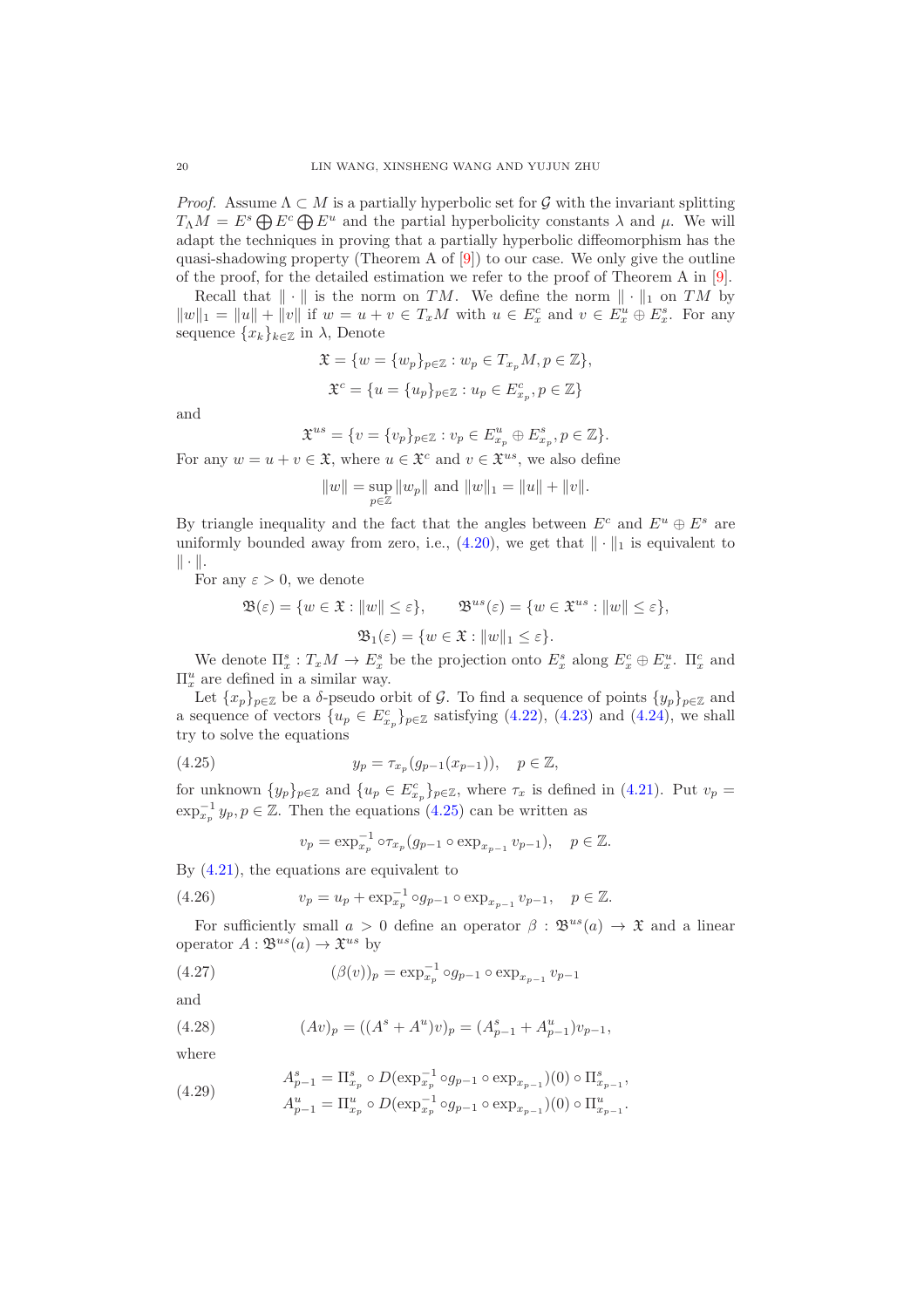Let 
$$
\eta = \beta - A
$$
. By (4.27) and (4.28), (4.26) is equivalent to

$$
v = u + Av + \eta(v),
$$

or

$$
v - u - Av = \eta(v).
$$

Define a linear operator P from a neighborhood of  $0 \in \mathfrak{X}$  to  $\mathfrak{X}$  by

(4.30) 
$$
Pw = -u + (\text{id}_{\mathfrak{X}^{us}} - A)v,
$$

and then define an operator  $\Phi$  from a neighborhood of  $0 \in \mathfrak{X}$  to  $\mathfrak{X}$  by

$$
\Phi(w) = P^{-1}\eta(v)
$$

for  $w = u + v$  in the neighborhood of  $0 \in \mathfrak{X}$ , where  $u \in \mathfrak{X}^c$  and  $v \in \mathfrak{X}^{us}$ . Hence, [\(4.26\)](#page-19-3) is equivalent to

$$
(4.31) \t\t\t \Phi(w) = w,
$$

namely,  $w$  is a fixed point of  $\Phi$ .

Adapting the estimation in Lemma 3.1 of  $[9]$  to our case, we get that for any small  $\varepsilon > 0$  there exists  $\delta = \delta(\varepsilon)$  such that for any δ-pseudo orbit  $\{x_k\}_{k \in \mathbb{Z}}$ , the operator  $\Phi : \mathfrak{B}_1(\varepsilon) \to \mathfrak{B}_1(\varepsilon)$  defined as above is a contracting map, and therefore has a fixed point in  $\mathfrak{B}_1(\varepsilon)$ . Hence, [\(4.26\)](#page-19-3) has a unique solution.

This completes the proof of the lemma.  $\Box$ 

*Proof of Theorem B.* Let  $\mathbf{v} = (v_1, \dots, v_k) \in \mathbb{R}^k$  be a first-type singular vector, i.e., there exist at least two indexes  $j, j' \in \{1, \dots, s\}$  such that  $(1.3)$  holds. As before, we assume that each component  $v_i$  in  $\bf{v}$  is not 0. We give the proof in two cases. Since the proof is an adaption from shadowing for regular case to quasi-shadowing for the first-type singular case, we only give the outline of the proof and leave the details to the readers.

Case 1. v is rational.

By [\(1.3\)](#page-2-1), we can write the set  $\{1, \dots, s\}$  into a disjoint union of the three subsets  $J_1, J_2$  and  $J_3$  as in [\(4.18\)](#page-17-1) and let  $T_{\Gamma}M = E^s \bigoplus E^c \bigoplus E^u$  be the corresponding splitting defined by [\(4.19\)](#page-17-2). Let

$$
b_{\mathbf{v},1} = \max_{j \in J_1} \sum_{i=1}^k v_i(\lambda_{i,j} + a), \ \ b_{\mathbf{v},2} = \min_{j \in J_2} \sum_{i=1}^k v_i(\lambda_{i,j} - a)
$$

and

<span id="page-20-0"></span>
$$
b_{\mathbf{v},3} = \max_{j \in J_3} \max \{ \sum_{i=1}^k v_i(\lambda_{i,j} + a), \, |\sum_{i=1}^k v_i(\lambda_{i,j} - a)| \}.
$$

Take  $a > 0$  small enough such that

(4.32)  $b_{\mathbf{v},1} < 0, b_{\mathbf{v},2} > 0$  and  $b_{\mathbf{v},3} < \max\{b_{\mathbf{v},2}, -b_{\mathbf{v},1}\}.$ 

Observe that, the gaps between any two of the three numbers  $b_{1v,1}, b_{1v,2}$  and  $b_{1v,3}$ increases while as  $l > 0$  increases.

By the basic assumption, for the above  $a > 0$  take  $N > 0$  such that when  $|n| \geq N$ , the inequalities in [\(1.2\)](#page-2-0) hold. We take a nonzero vector  $\mathbf{n}^* = (n_1^*, \dots, n_k^*) \in L_{\mathbf{v}} \cap \mathbb{Z}^k$ such that  $|n_i^*| > N$  for each  $i = 1, \dots, k$ .

We deduce that for the above  $\mathbf{n}^*$ , the diffeomorphism  $g := \alpha^{\mathbf{n}^*}$  on M is partially hyperbolic on Γ with the invariant splitting  $T_{\Gamma}M = E^s \bigoplus E^c \bigoplus E^u$  and the partial hyperbolicity constants  $\lambda = e^{-b_{\mathbf{n}^*}}$ , in which  $b_{\mathbf{n}^*} = \min\{-b_{\mathbf{n}^*,1}, b_{\mathbf{n}^*,2}\}$ , and  $\mu =$  $e^{-b_{\mathbf{n}^*,3}}.$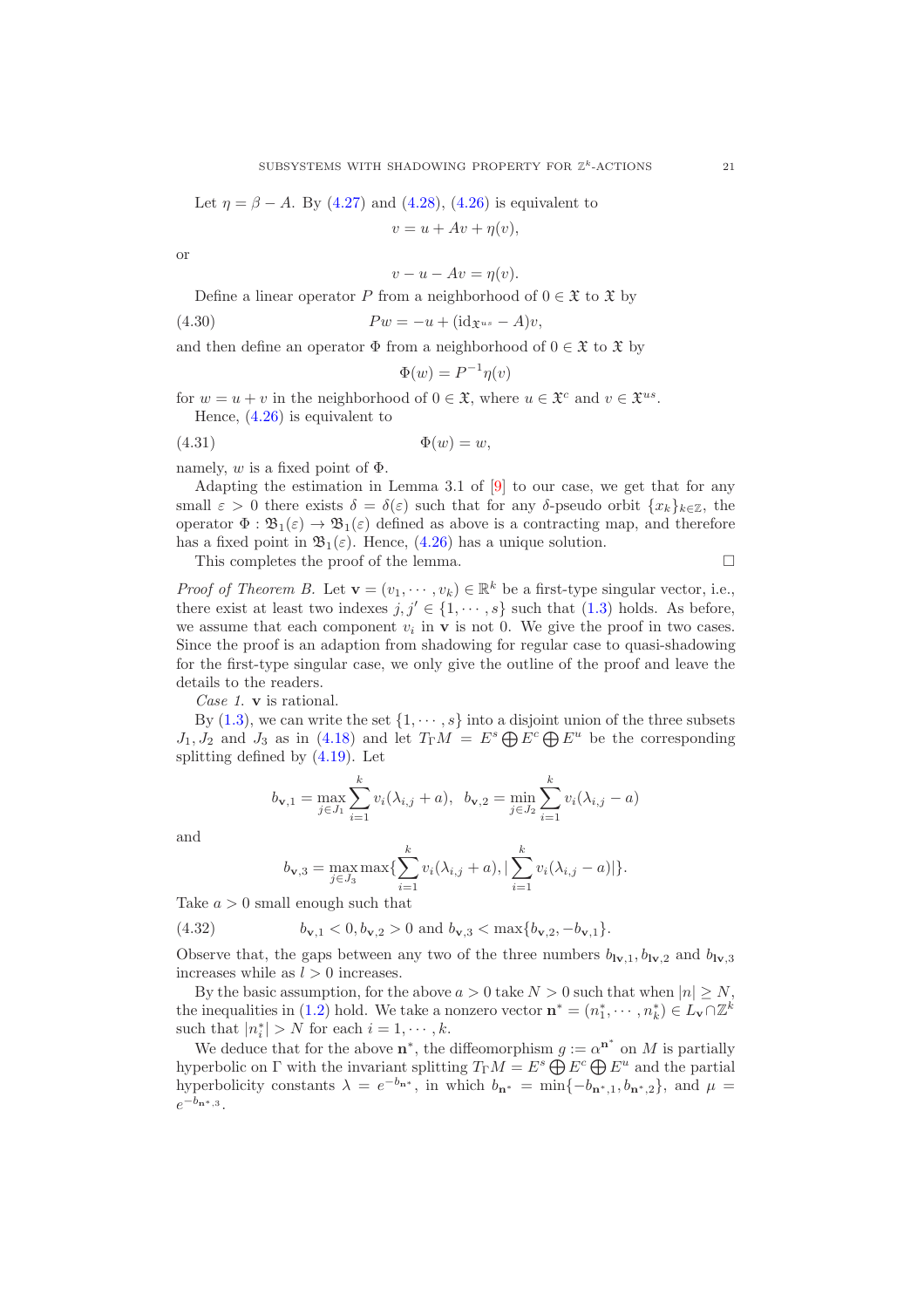By Lemma [4.12,](#page-18-0) we have that the above  $\alpha^{n^*}$  has the quasi-shadowing property. Since the generators  $f_i, 1 \leq j \leq k$ , of  $\alpha$  are equi-continuous, we get that the diffeomorphism  $\alpha^{n^{\circ}}$ , where  $n^{\circ} = (n_1^{\circ}, \cdots, n_k^{\circ})$  is one of the two elements in  $L_{\mathbf{v}} \cap$  $\mathbb{Z}^k \setminus \{0\}$  with the smallest norm as in Proposition [4.1,](#page-10-1) and hence  $L_{\mathbf{v}}$  has the quasishadowing property on Γ.

Case 2. **v** is irrational.

Now we take some quantities as in Case1. Precisely, by  $(1.3)$ , we write the set  $\{1, \dots, s\}$  into a disjoint union  $J_1 \cup J_2 \cup J_3$ , where  $J_1$  and  $J_2$  are as in [\(4.18\)](#page-17-1). Take  $a > 0$  small enough such that the inequalities in  $(4.32)$  hold. By the basic assumption, for the above  $a > 0$  take  $N = N(a) > 0$  such that when  $|n| \geq N$ , the inequalities in [\(1.2\)](#page-2-0) hold.

Note that the vector  $\mathbf{v} = (v_1, \dots, v_k)$  is irrational and satisfies the condition [\(1.3\)](#page-2-1). We can take a positive number  $t_0$  in  $[\sqrt{k}, 2\sqrt{k}]$  as the thickness of  $L_v$ , and then choose the above  $a > 0$  small enough and the corresponding  $N = N(a, t_0)$  large enough such that there exists a sequence  $\{n^{(p)} = (n_1^{(p)}, \dots, n_k^{(p)})\}$  $\{L_k^{(p)})\}_{p\in\mathbb{Z}}\in L_{\mathbf{v}}^{t_0}\cap\mathbb{Z}^k$ satisfying  $(4.15)$ ,  $(4.16)$ ,  $(4.17)$  and the following inequality

$$
\lambda_3 \le \min\{-\lambda_1, \lambda_2\},\
$$

in which  $\lambda_3$  is defined as the following positive number

$$
\sup_{p \in \mathbb{Z}} \max_{j \in J_3} \{ |\sum_{i=1}^k (n_i^{(p+1)} - n_i^{(p)})(\lambda_{i,j} - a)|, \sum_{i=1}^k (n_i^{(p+1)} - n_i^{(p)})(\lambda_{i,j} - a) \}.
$$

We get that the nonautonomous system G generated by the sequence  $\{g_p =$  $\alpha^{n^{(p+1)}-n^{(p)}}\}_{p\in\mathbb{Z}}$  of diffeomorphisms on M is partially hyperbolic on  $\Gamma$  with the invariant splitting [\(4.19\)](#page-17-2) and the partial hyperbolicity constants  $\lambda = e^{-\min\{-\lambda_1, \lambda_2\}}$ and  $\mu = e^{-\lambda_3}$ .

By Lemma [4.12,](#page-18-0) we have that the above  $\mathcal G$  has the quasi-shadowing property. By the equicontinuity of the generators  $f_i, 1 \leq j \leq k$ , of  $\alpha$ , we get that  $L_{\mathbf{v}}$  has the quasi-shadowing property on Γ.

This completes the proof of this theorem.

$$
\qquad \qquad \Box
$$

An important property for a partially hyperbolic diffeomorphism is quasi-stability (see [\[8\]](#page-23-19), for example). Precisely, let  $g : M \longrightarrow M$  be a partially hyperbolic diffeomorphism. Then for any homeomorphism  $g'$  which is  $C^0$  close to g, then there exist a continuous map h and a set of locally defined homeomorphisms  $\{l_x : x \in M\}$  on M  $(l_x$  is a motion along the center direction as in [\[9\]](#page-23-12)) such that

$$
h \circ g = l_{f(\cdot)} \circ f \circ h,
$$

in which h is  $C^0$  close to id. Once the center foliation exists and is dynamically coherent with the stable and unstable foliations, then we can get the quasi-stability via quasi-shadowing property([\[10\]](#page-23-20)). Here, we give the following property concerning quasi-stability for  $\alpha$ .

**Proposition 4.13.** Let  $\alpha : \mathbb{Z}^k \longrightarrow Diff^r(M, M)$  be a  $C^r \mathbb{Z}^k$ -action on M which satisfies the basic assumption and  $\Gamma = M$ . Let  $\mathbf{v} \in \mathbb{Z}^k$  be a first-type rational singular vector, then  $\alpha$  is quasi-stable along  $L_v$  in the following sense: for any smooth  $\mathbb{Z}^k$ -action  $\alpha'$  which is  $C^0$  close to g, then there exist a continuous map h and a set of locally defined homeomorphisms  $\{l_x : x \in M\}$  on M such that

$$
h \circ (\alpha')^{\mathbf{n}} = l_{\alpha^{\mathbf{n}}(\cdot)} \circ \alpha^{\mathbf{n}} \circ h,
$$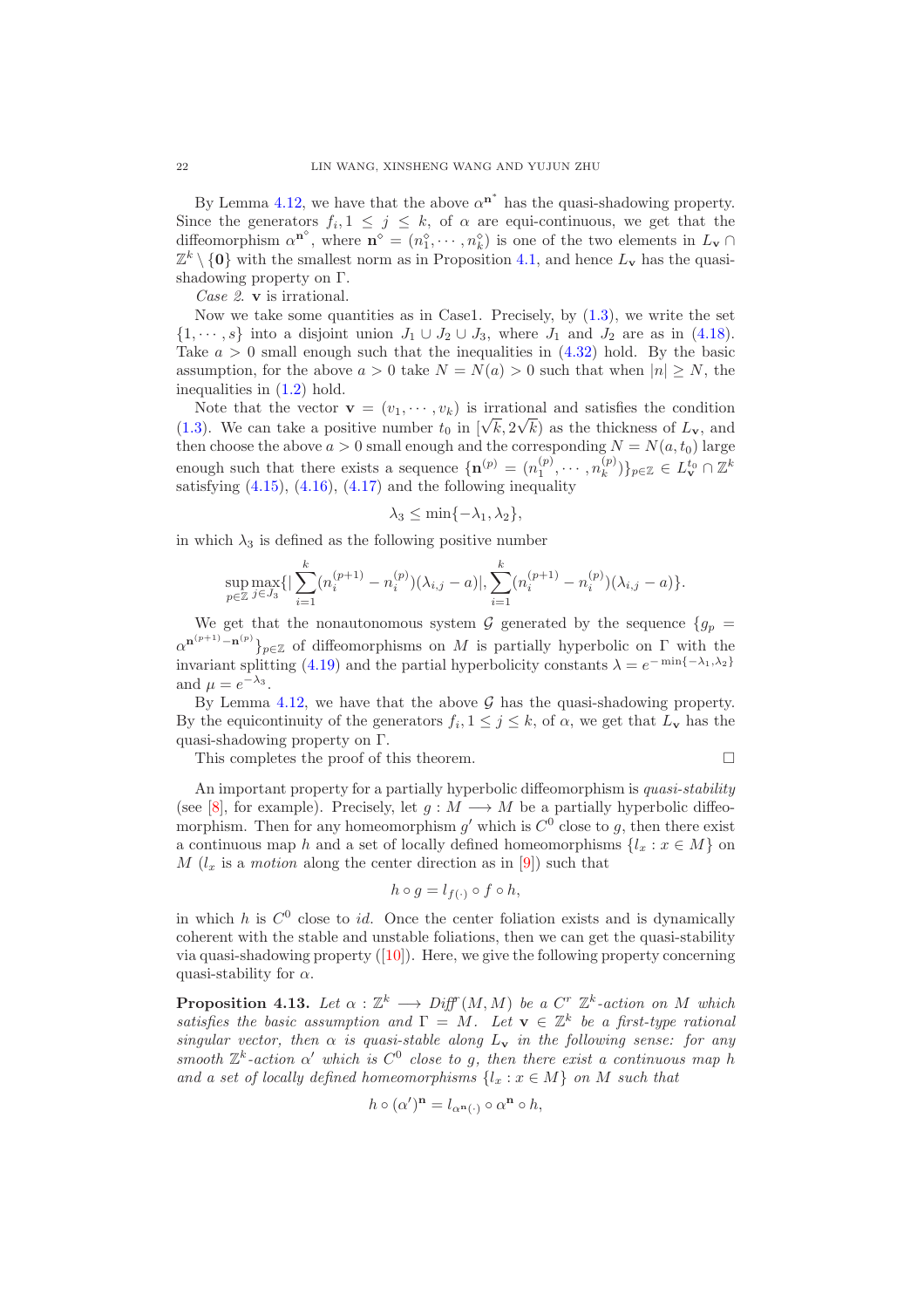for any  $\mathbf{n} \in L_{\mathbf{v}} \cap \mathbb{Z}^k \setminus \{\mathbf{0}\}$ , and moreover, h is  $C^0$  close to id.

5. A PARTICULAR  $\mathbb{R}^k$ -ACTION: SUSPENSION OF A  $\mathbb{Z}^k$ -ACTION

In previous sections, we investigated the shadowing property for subsystems of  $\mathbb{Z}^k$ -actions. Since a subspace V of  $\mathbb{R}^k$  may be "invisible" within  $\mathbb{Z}^k$ , we use the technique of thickening V by a positive number t to make  $V^t$  is "visible" within  $\mathbb{Z}^k$ . An alternative technique is to take the suspension of a  $\mathbb{Z}^k$ -action, as in [\[12\]](#page-23-14) for example.

Generally, the corresponding notions, such as Lyapunov exponents, Lyapunov spectrum, Lyapunov hyperplanes and Weyl chambers, for a smooth  $\mathbb{R}^k$  action are defined similar to that for smooth  $\mathbb{Z}^k$  actions. We note that any  $\mathbb{R}^k$  action has k identically zero Lyapunov exponents corresponding to the orbit directions. These Lyapunov exponents are called trivial and the other ones are called nontrivial. When calling a Lyapunov exponent of an  $\mathbb{R}^k$  action we usually mean a nontrivial one.

For a smooth  $\mathbb{Z}^k$ -action  $\alpha$  on M, there is a natural  $\mathbb{R}^k$  action on the suspension manifold S, which is a bundle over  $\mathbb{T}^k$  with fiber M. Namely, let  $\mathbb{Z}^k$  act on  $\mathbb{R}^k \times M$ by  $\mathbf{n}(\mathbf{u},x) = (\mathbf{u}-\mathbf{n},\alpha^{\mathbf{n}}(x))$  and form the quotient space

$$
S = \mathbb{R}^k \times M / \mathbb{Z}^k
$$

Note that the action  $\beta$  of  $\mathbb{R}^k$  on  $\mathbb{R}^k \times M$  by  $\mathbf{n}(\mathbf{u},x) = (\mathbf{n}+\mathbf{u},x)$  commutes with the  $\mathbb{Z}^k$ -action and therefore descends to S. This  $\mathbb{R}^k$ -action is called the *suspension* of the  $\mathbb{Z}^k$ -action and is denoted by  $\tilde{\alpha}$ . There is a natural correspondence between the invariant measures, nontrivial Lyapunov exponents, Lyapunov distributions, stable and unstable manifolds, etc. for  $\alpha$  and  $\tilde{\alpha}$ .

Let  $\mu$  be an ergodic probability measure for  $\alpha$  and  $\Gamma$  the Oseledec set. We have the following property for  $\tilde{\alpha}$ : for each  $\mathbf{v} = (v_1, \dots, v_k) \in \mathbb{R}^k$  and each  $1 \leq j \leq s(x)$ ,

(5.1) 
$$
\lim_{t \to \pm \infty} \frac{1}{t} \log \|\frac{\partial \tilde{\alpha}^{t\mathbf{v}}(\mathbf{u}, x)}{\partial x} v\| = \sum_{i=1}^{k} v_i \lambda_{i,j}(x)
$$

for any  $(\mathbf{u}, x) \in S, x \in \Gamma$  and  $0 \neq v \in E_i(x)$ , where  $\pi_M$  is the projection from S to  $M_{\cdot}$ 

Now we can define the shadowing property and expansiveness for  $\tilde{\alpha}$  on  $\Gamma$  along a subspace V of  $\mathbb{R}^k$  as follows. Put

$$
d_{\tilde{\alpha}}^V(x,y) = \sup \{ d(\pi_M \tilde{\alpha}^{\mathbf{v}}(\mathbf{0},x), \pi_M \tilde{\alpha}^{\mathbf{v}}(\mathbf{0},y)) : \mathbf{v} \in V \}, x, y \in M.
$$

**Definition 5.1.** We say that a subspace V of  $\mathbb{R}^k$  is expansive on  $\Gamma$  for  $\tilde{\alpha}$  if there is an expansive constant  $\rho_V > 0$  such that for any  $x, y \in \Gamma$ ,  $d_{\tilde{\alpha}}^V(x, y) \leq \rho_V$  implies that  $x = y$ . In particular, when  $V = \mathbb{R}^k$ , we say that  $\tilde{\alpha}$  is expansive on  $\Gamma$ .

To give a reasonable definition of pseudo orbit for the subsystems of  $\tilde{\alpha}$ , we focus on 1-dimensional subspace of  $\mathbb{R}^k$ . Let V be a 1-dimensional subspace of  $\mathbb{R}^k$ , then the restriction of  $\tilde{\alpha}$  to V naturally induce a flow on S, we denote it by  $\tilde{\alpha}_V$ . Let  $\delta, a > 0$ . We say that a sequences  $\xi = \{(\mathbf{u}_p, x_p), \mathbf{v}_p\}_{p \in \mathbb{Z}}$  is a  $(\delta, a)$ -chain along V for  $\tilde{\alpha}$  on  $\Gamma$  if  $(\mathbf{u}_p, x_p) \in S$  with  $x_p \in \Gamma$ ,  $\mathbf{v}_p \in V$  with  $|\mathbf{v}_p| > a$  and

$$
\sup_{p\in\mathbb{Z}}d(\pi_M\tilde{\alpha}^{\mathbf{v}_p}(\mathbf{u}_p,x_p),x_{p+1})<\delta.
$$

Let  $\varepsilon > 0$ , a point  $x \in M$  is called  $\varepsilon$ -shadows the above pseudo orbit  $\xi$  if

$$
\sup_{p\in\mathbb{Z}} d(x_p, \pi_M \tilde{\alpha}^{\sum_{i=0}^{p-1} \mathbf{v}_j}(\mathbf{0}, x)) \leq \varepsilon.
$$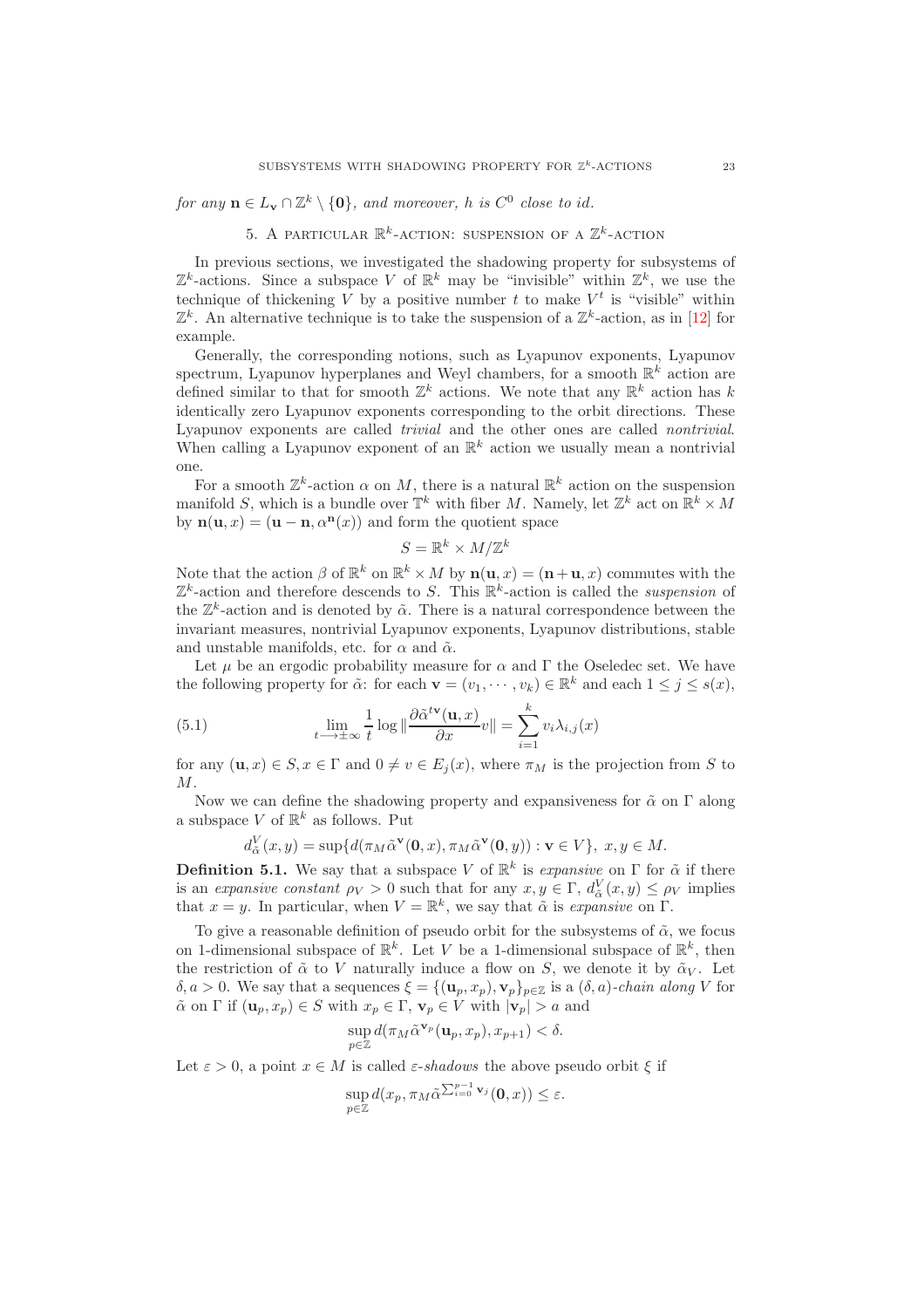**Definition 5.2.** Let V be a 1-dimensional subspace of  $\mathbb{R}^k$ . We say that  $\tilde{\alpha}$  has the shadowing property along V on  $\Gamma$  (or say, the flow  $\tilde{\alpha}_V$  has the shadowing property on Γ) provided for any  $\varepsilon > 0$  there exists  $\delta > 0$  such that for any  $a > 0$  and every  $(\delta, a)$ -chain  $\xi = \{(\mathbf{u}_p, x_p), \mathbf{v}_p\}_{p \in \mathbb{Z}}$  along V for  $\tilde{\alpha}$  on  $\Gamma$ , there exists some point  $x \in X$  $\varepsilon$ -shadowing it. We will use the notion "quasi-shadowing property" for  $\tilde{\alpha}$ , which is analogous to that in Lemma [4.12.](#page-18-0)

Proof of Theorem C. By Theorem A and Theorem B, we get Theorem C immediately.  $\square$ 

#### **ACKNOWLEDGEMENTS**

The authors would like to thank the referees for the detailed review and very valuable suggestions which led to improvements of the paper.

#### **REFERENCES**

- <span id="page-23-3"></span>[1] Anosov D.V., On a class of invariant sets of smooth dynamical systems, In: Proc. 5th Int. Conf. Nonl. Oscill., Kiev, 2(1970), 39-45.
- <span id="page-23-18"></span>[2] Bonatti C. and Bohnet D., Partially hyperbolic diffeomorphisms with uniformly compact center foliations: the quotient dynamics, Ergodic Theory Dynam. Systems, 36(4)(2016), 1067- 1105.
- <span id="page-23-4"></span>[3] Bowen R., Equilibrium states and the ergodic theory of Anosov diffeomorphisms, Lect. Notes in Math. 470, Springer, 1975.
- <span id="page-23-11"></span><span id="page-23-0"></span>[4] Boyle M. and Lind D., *Expansive subdynamics*, Trans. Amer. Math. Soc., 349(1997), 55-102.
- [5] Brown A., Hertz F. R. and Wang Z., Smooth ergodic theory of  $\mathbb{Z}^d$ -actions, arXiv:1610.09997, 2016.
- <span id="page-23-17"></span><span id="page-23-9"></span>[6] Carrasco P., Compact dynamical foliations. Ph.D thesis, University of Toronto, 2011.
- [7] Hu H.-Y., Some ergodic properties of commuting diffeomorphisms, Ergodic Theory Dynam. Systems, 13 (1993), 73-100.
- <span id="page-23-19"></span>[8] Hu H.-Y. and Zhu Y., *Quasi-stability of partially hyperbolic diffeomorphisms*, Trans. Amer. Math. Soc., 366(7)(2014), 3787-3804.
- <span id="page-23-12"></span>[9] Hu H.-Y., Zhou Y. and Zhu Y., Quasi-shadowing for partially hyperbolic diffeomorphisms, Ergodic Theory Dynam. Systems, 35(2)(2015), 412-430.
- <span id="page-23-20"></span>[10] Hu H.-Y., Zhou Y. and Zhu Y., Quasi-shadowing and quasi-stability for dynamically coherent partially hyperbolic diffeomorphisms, arXiv preprint arXiv:1405.0081, 2014.
- <span id="page-23-10"></span>[11] Kalinin B. and Katok A., Invariant measures for actions of higher rank abelian groups, in Smooth Ergodic Theory and its Applications (Seattle, WA, 1999), Proc. Sympos. Pure Math., 69, Amer. Math. Soc., Providence, RI, 2001, 593-637.
- <span id="page-23-14"></span>[12] Kalinin B., Katok A. and Hertz F. R., Nonuniform measure rigidity, Annals of Math., 174 (2011), 361-400.
- <span id="page-23-15"></span>[13] Katok A. and Hasselblatt B., Introduction to the modern theory of dynamical systems, Cambridge University Press, Cambridge, 1995.
- <span id="page-23-16"></span>[14] Katok A. and Nitica V., Rigidity in higher rank abelian group actions, Volume I. Introduction and cocycle problem, Cambridge Tracts in Mathematics, 185, Cambridge University Press, Cambridge, 2011.
- <span id="page-23-6"></span>[15] Koscielniak P., Generic properties of  $\mathbb{Z}^2$ -actions on the interval, Topology Appl., 154 (14) (2007), 2672-2677.
- <span id="page-23-7"></span>[16] Kulczycki M. and Kwietniak D., Shadowing vs. distality for actions of  $\mathbb{R}^n$ , Dyn. Syst., 27(2)(2012), 205-211.
- <span id="page-23-13"></span>[17] Ledrappier F., Un champ markovian peutêtre d'entropie nulle et mélangeant, C. R. Acad. Sci. Paris, Ser. A, 287 (1978), 561-563.
- <span id="page-23-2"></span><span id="page-23-1"></span>[18] Milnor J., On the entropy geometry of cellular automata, Complex Syst., 2(1988), 357-386.
- [19] Nasu M., Textile systems for endomorphisms and automorphisms of the shift, Memoirs Amer. Math. Soc. 546 (1995).
- <span id="page-23-8"></span>[20] Osipov A. V. and Tikhomirov S. B., Shadowing for actions of some finitely generated groups, Dyn. Syst., 29 (2014), 337-351.
- <span id="page-23-5"></span>[21] Palmer K., Shadowing in Dynamical Systems, Theory and Applications, Kluwer, 2000.